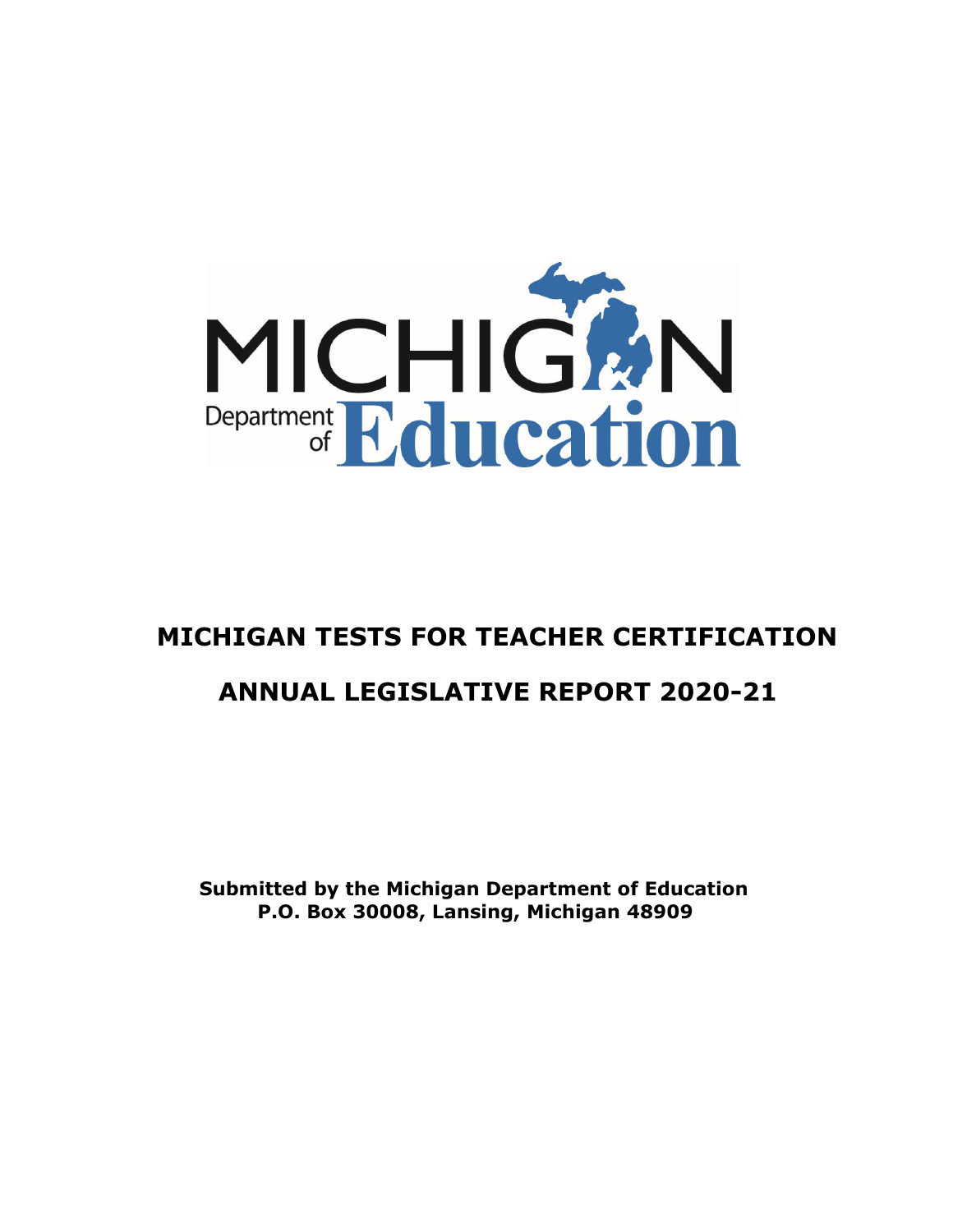# **DEVELOPMENT AND USE OF THE MICHIGAN TESTS FOR TEACHER CERTIFICATION (MTTC)**

## **Background Information**

Michigan Compiled Laws (MCL) Section [380.1531](http://legislature.mi.gov/doc.aspx?mcl-380-1531) mandates the implementation of an educator certification testing program. Under the provisions of Public Act 282 of 1992, the Michigan Department of Education (MDE) developed and implemented a testing program during the 1991-92 academic year.

As mandated by legislation, two advisory groups assisted with the implementation of the certification testing program in Michigan. These groups included an elevenmember Teacher Examination Advisory Committee (TEAC) and a seven-member Standing Technical Advisory Council (STAC). The TEAC and the STAC provided recommendations to the State Board of Education (SBE), the superintendent of public instruction (SPI), and MDE staff for the development, administration, and use of the required tests.

The TEAC was active in establishing testing protocols and requirements for the first contract. Subsequent contracts have not necessitated a reconvening. The STAC has met annually since the formation of the Michigan Tests for Teacher Certification (MTTC) program to handle psychometric questions and advise MDE and the SPI on MTTC technical matters.

The MTTC STAC functions were merged with MDE's Division of Educator, Student, and School Supports (DESSS) Technical Advisory Committee (TAC) in 2013. This merger occurred for efficiency. The DESSS TAC is composed of several experts in educational testing and psychometrics. The DESSS TAC continues to advise MDE and the state superintendent on MTTC technical matters.

Evaluation Systems group of Pearson (ES) holds the current five-year contract for MTTC development and administration through September 30, 2022.

## **MTTC Implementation and Administration**

The MTTC program is administered solely via computer-based testing (CBT). CBT was offered at 39 sites across Michigan in the 2020-21 testing administration year. In 2020-21, 13,563 examinees registered for MTTC testing, which is a 157% increase from 2019-20.

## **Technical and Legal Uses of MTTC Data**

**Attachment 1** provides a summary of the annual (2020-21) MTTC passing percentages for all subject area tests for test-takers verified as eligible to take a specific exam by an educator preparation provider (EPP). The attachment begins with interpretative notes and cautions to be kept in mind any time that MTTC performance is reviewed and discussed. This attachment also provides aggregate MTTC performance data for each of Michigan's approved Educator Preparation Programs (EPPs). MDE provides EPPs with this summary prior to public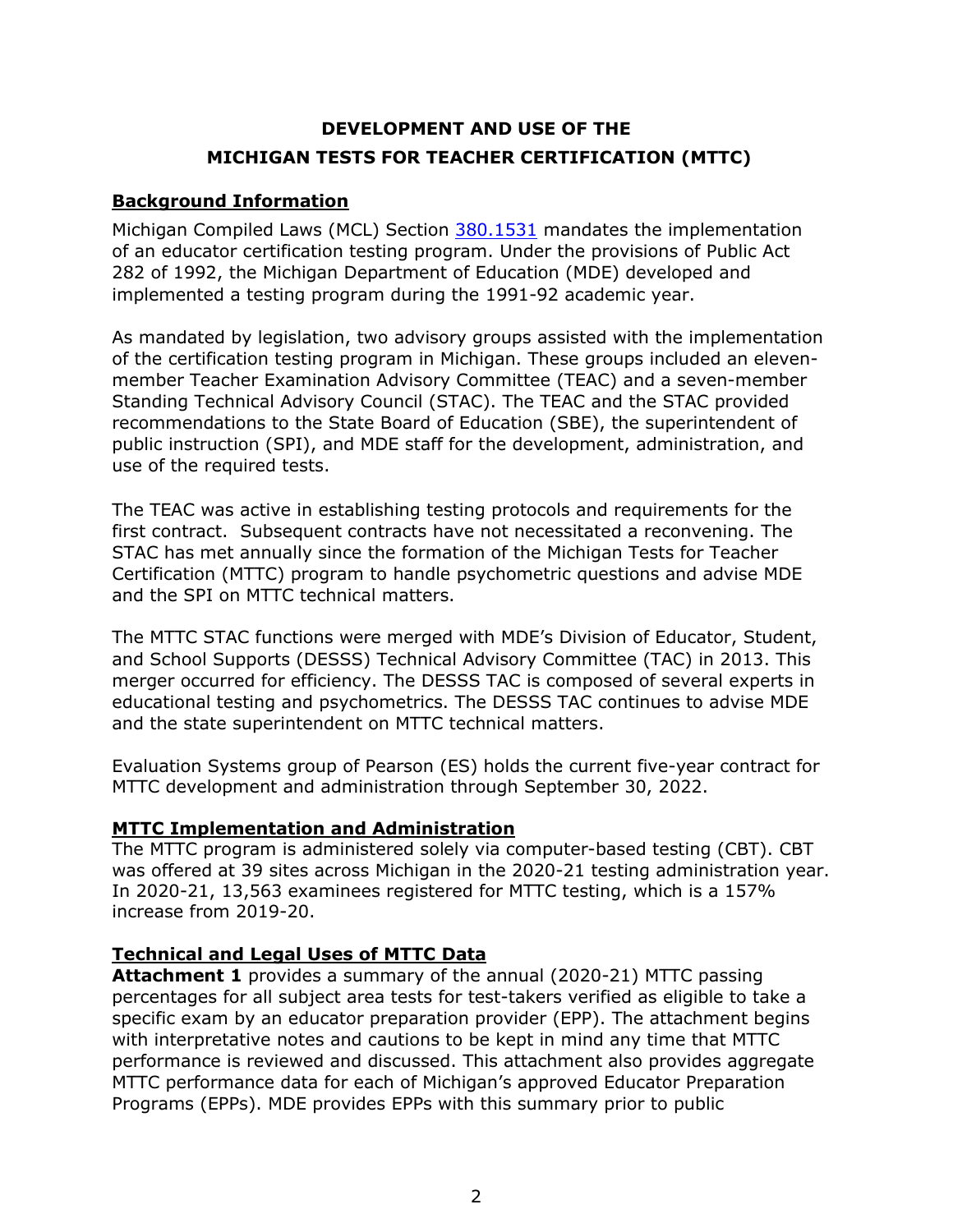dissemination. In addition to the statewide MTTC subject area summary, EPPs also receive an annual MTTC performance summary of their eligible test-takers.

In response to federal data reporting requirements of Title II [of the Higher](https://www.govinfo.gov/content/pkg/PLAW-110publ315/pdf/PLAW-110publ315.pdf)  [Education Act](https://www.govinfo.gov/content/pkg/PLAW-110publ315/pdf/PLAW-110publ315.pdf) (HEA), institutional test scores (including the passing percentages for all program completers) must be reported to MDE annually for submission to the United States Department of Education (USED). In Michigan, program completers are defined as persons who have completed, during a given reporting year, all applicable institutional requirements and all additional state requirements for teacher certification, including the passing of all required tests. Because of the specificity of this definition and the requirements of MCL  $380.1531(2)$ , the passing percentage derived from these calculations must be one hundred percent (100%). HEA Title II requires this information to be published for public access and dissemination. All Title II state reports are added to the USED Title II [\(https://title2.ed.gov/\)](https://title2.ed.gov/) website. During 2020-21, ES continued working with MDE and EPPs via a secure website to produce passing data required as part of HEA Title II reporting.

To extend HEA Title II-style reports to a fuller representation of test-taker achievement on MTTC tests, MDE requires ES to report a three-year summary of eligible first-time test-takers. These test-takers may or may not have completed educator preparation programs at a Michigan institution in which they are enrolled.

During 2020-21, ES prepared an updated three-year summary. This summary reported passing percentages for the period of August 1, 2018-July 31, 2021 by EPPs and by test field. These data are:

- 1. Provided to the superintendent of public instruction to present to the SBE; and
- 2. Used by MDE in the production of an annual EPP performance score. In addition to MTTC performance, the EPP performance score includes educator candidate and candidate supervisor survey results and educator effectiveness ratings data. The performance scores are used to identify Michigan EPPs as "low performing" or "at-risk of low performing," as required by HEA 20 U.S.C. §§ 1022-1022h Code of Federal Regulations Citation: [34 C.F.R. pt. 612 \(reserved\)](https://www.govinfo.gov/content/pkg/FR-2017-05-09/pdf/2017-09351.pdf)

## **Development of MTTC Examinations**

ES typically revises 25 MTTC tests during each five-year contract period. The following MTTC test fields were updated during 2020-21:

- Lower Elementary Education (Pre-K-grade 3)
- Upper Elementary Education (grades 3-6)
- Cognitive Impairment
- Emotional Impairment
- Deaf or Hard of Hearing
- Visually Impaired
- Early Childhood General and Special Education (Birth-Kindergarten)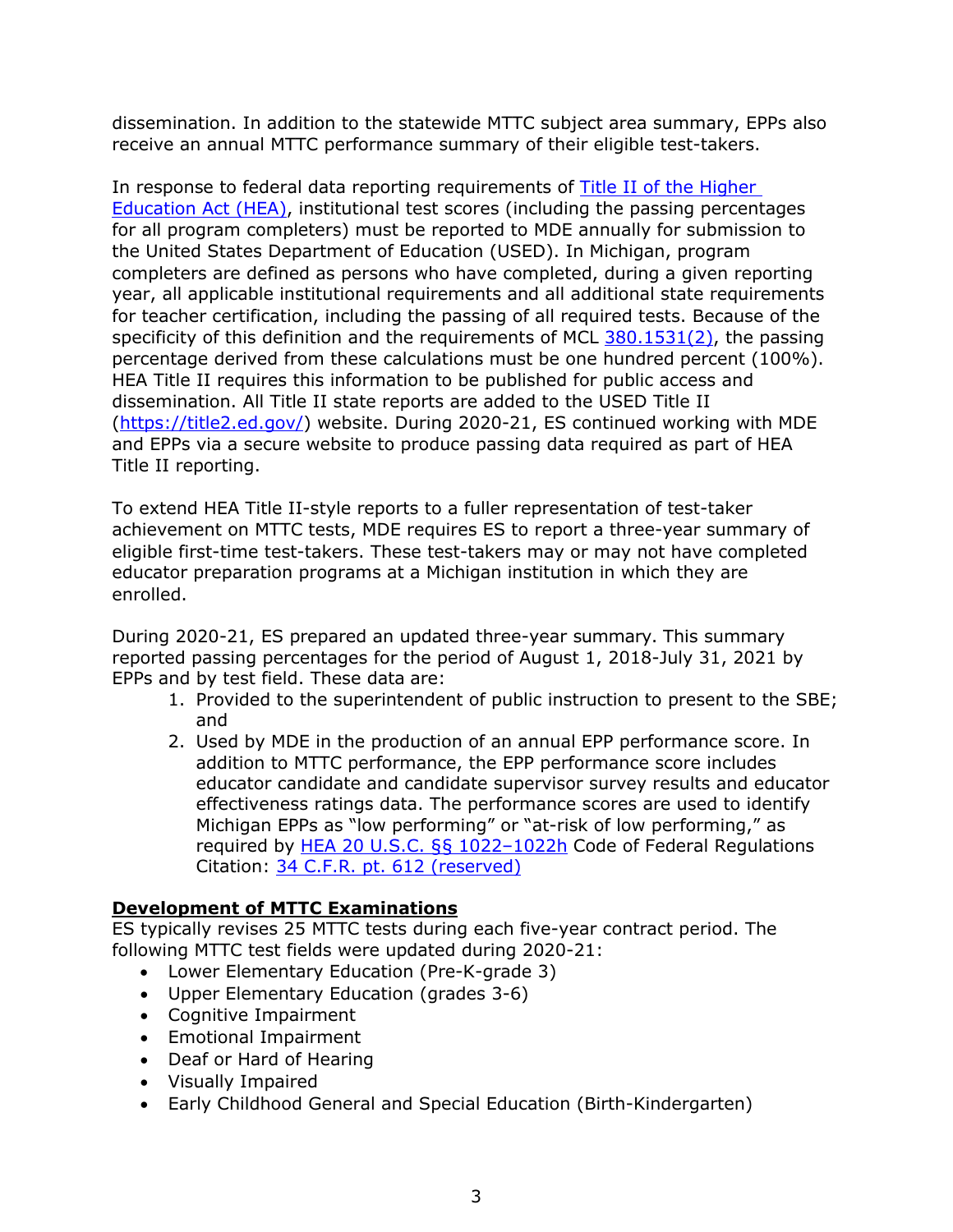• French (Practice Test only)

**Attachment 2** describes the regular and standard process followed by ES for MTTC test development. This process involves assembling a bias review committee (BRC) and content advisory committees (CACs) of practicing Michigan Pre-K-grade 12 educators, college/university content specialists, and teacher educators qualified in specific content areas. The BRC reviews the materials to ensure they exclude nonessential language or content that might disadvantage or offend a test-taker because of their gender, sexual orientation, gender identity or expression, race, nationality, ethnicity, religion, age, disability, or cultural, economic, or geographic background. The BRC also verifies that the materials include content that reflects the people of Michigan. The CACs review the materials for content accuracy and appropriateness for the program.

The CAC and BRC committees review and approve test objective frameworks constructed by the testing contractor based on Michigan's SBE-approved educator preparation standards and Pre-K-grade 12 academic standards. Furthermore, both committees review, modify, and approve test items written to unique objective frameworks.

Finally, CACs recommend to MDE the standard for passing MTTC tests (that is, passing scores). As detailed in **Attachment 3**, 242 Michigan Pre-K-grade 12 educators, college/university content specialists, and teacher educators contributed their time and professional expertise by participating in item review conferences for increasing the number of items in test item banks, necessary for providing fulllength practice tests and computer-based testing (CBT) in 2020-21. School districts across the state are reimbursed by the testing contractor for substitute teachers needed to release classroom educators for work related to the MTTC program.

Study guides, test frameworks, and faculty resources are available on the MTTC website to assist test-takers and EPP staff in preparing test-takers for MTTC tests. Full-length practice tests are available for 23 test fields. The practice test, answer key, and test objective guide are available upon registration for test fields with practice tests. Test-takers can download these practice test materials. Practice tests are also available for purchase without registration, which allows test-takers to experience the CBT platform. Purchased practice tests and practice tests available upon registration contain the same items. In 2020-21, 1,524 practice tests were used, representing a small increase (0.4%) in usage compared to the previous year.

## **Special Populations**

During 2020-21, MTTC tests were available upon arrangement at any Pearson VUE-authorized United States military base for military personnel and their dependents seeking to earn a Michigan teaching certificate. Five test-takers made use of this during 2020-21. Testing locations included Armed Forces Pacific (Japan), Kansas, Kentucky, and Texas.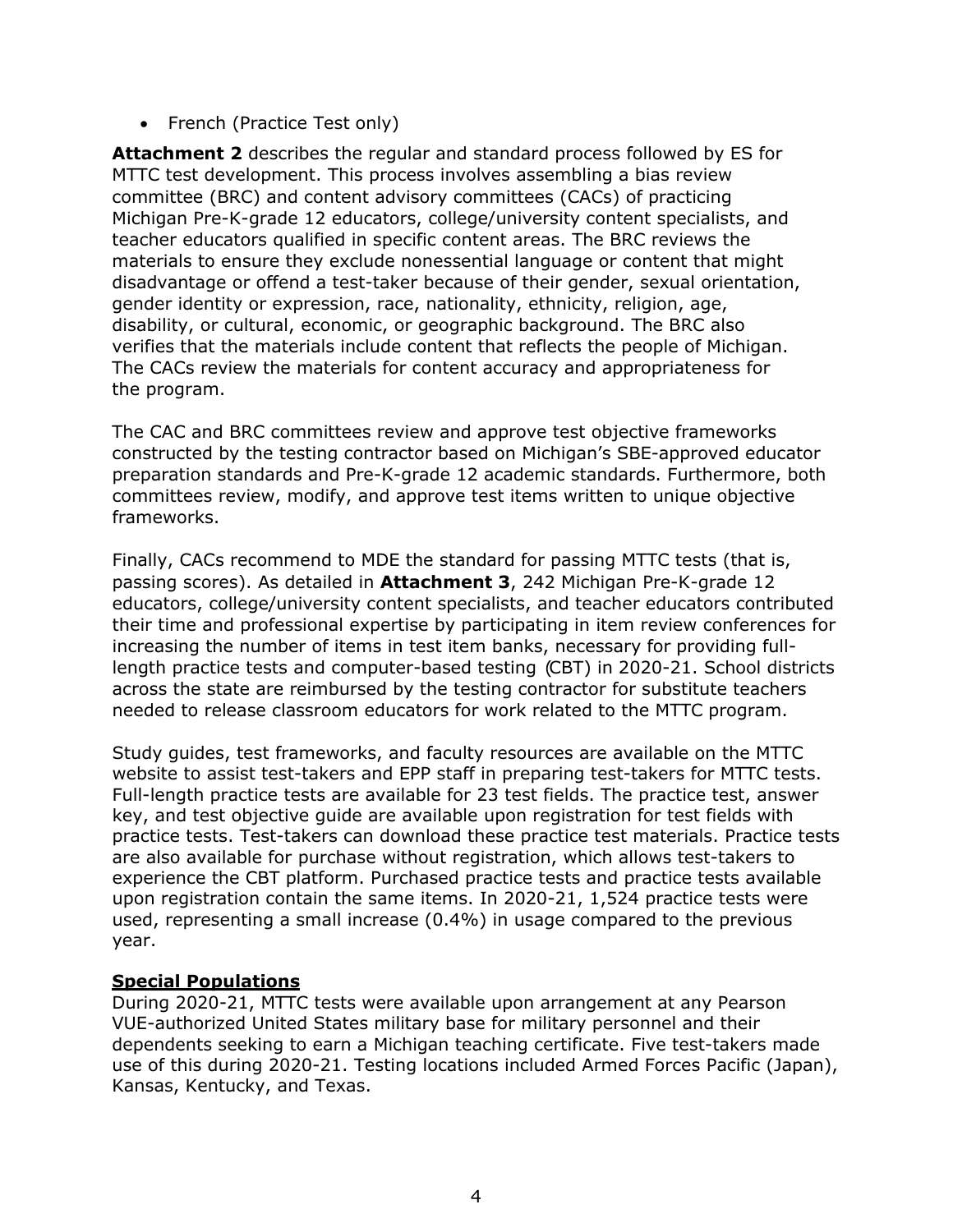Candidates seeking an Interim Teaching Certificate completed MTTC testing during 2020-21. The Interim Teaching Certificate provides a non-traditional, alternative route for educator preparation in Michigan. Alternative route candidates from the following providers accessed MTTC tests during 2020-21:

- Davenport University
- University of Michigan-Ann Arbor Michigan-Alternative Route to Certification, a partnership with Teach for America
- Michigan Teachers of Tomorrow
- New Paradigm for Education
- On the Rise Academy (offered by the Detroit Public Schools Community District)
- Professional Innovators in Teaching (offered by the Michigan Association of Public School Academies)
- Schoolcraft College
- Training Educators and Creating Hope (#T.E.A.C.H.)
- University of Michigan-Flint Alternative Route
- Wayne State University Warrior Teacher Program

## **Financial Statement for MTTC Tests**

**Attachment 4** provides a summary of revenues and expenditures for 2020-21.MDE and EPPs receive a \$15 and \$2 registration fee remuneration, respectively. While MDE receives fee-based revenue quarterly following test administrations, Michigan EPPs receive their remunerations in June.

The included current financial report accounts for:

- 1. The last quarter in 2020 (October December), and
- 2. The first three quarters of 2021 (January September).

The ES contract includes provisions for giving EPPs fee waiver vouchers. Each voucher covers the registration fee for one subject area test.

**Attachment 5** provides a summary of fee waiver vouchers given to and used by each EPP during 2020-21. Beginning September 2021, EPPs received vouchers in the amount of \$69 to reflect the change in pricing for the Lower Elementary (Pre-K-grade 3) and Upper Elementary (grades 3-6) exams. Additionally, purchasing functionality changed at this time such that vouchers can be combined to use for a single test fee.

Questions concerning this report should be addressed to Bridgett McDowell at McDowellB@Michigan.gov.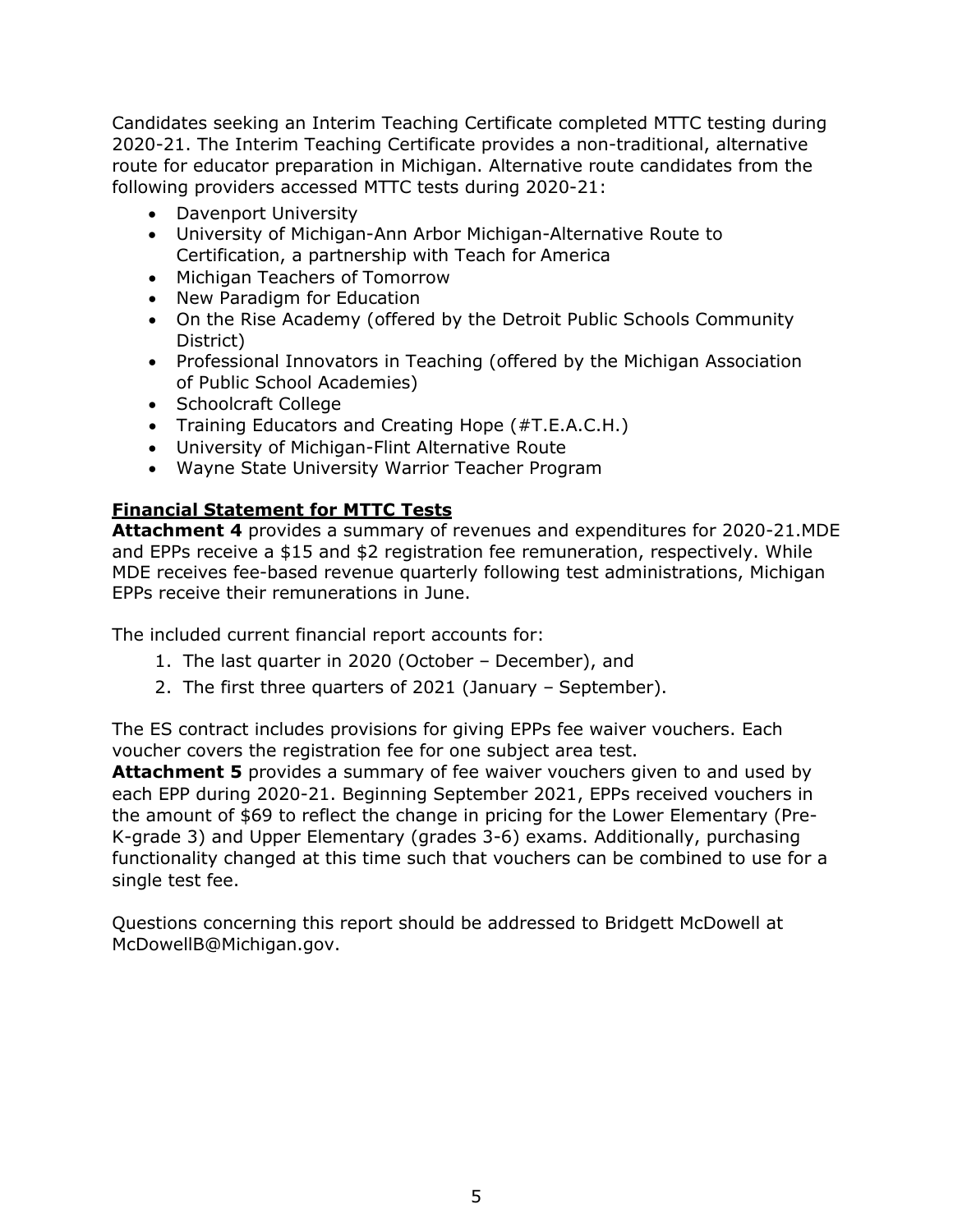**Attachment 1**



# **Michigan Tests for Teacher Certification Annual Cumulative Passing Percentages**

Program Year August 1, 2020 – July 31, 2021

6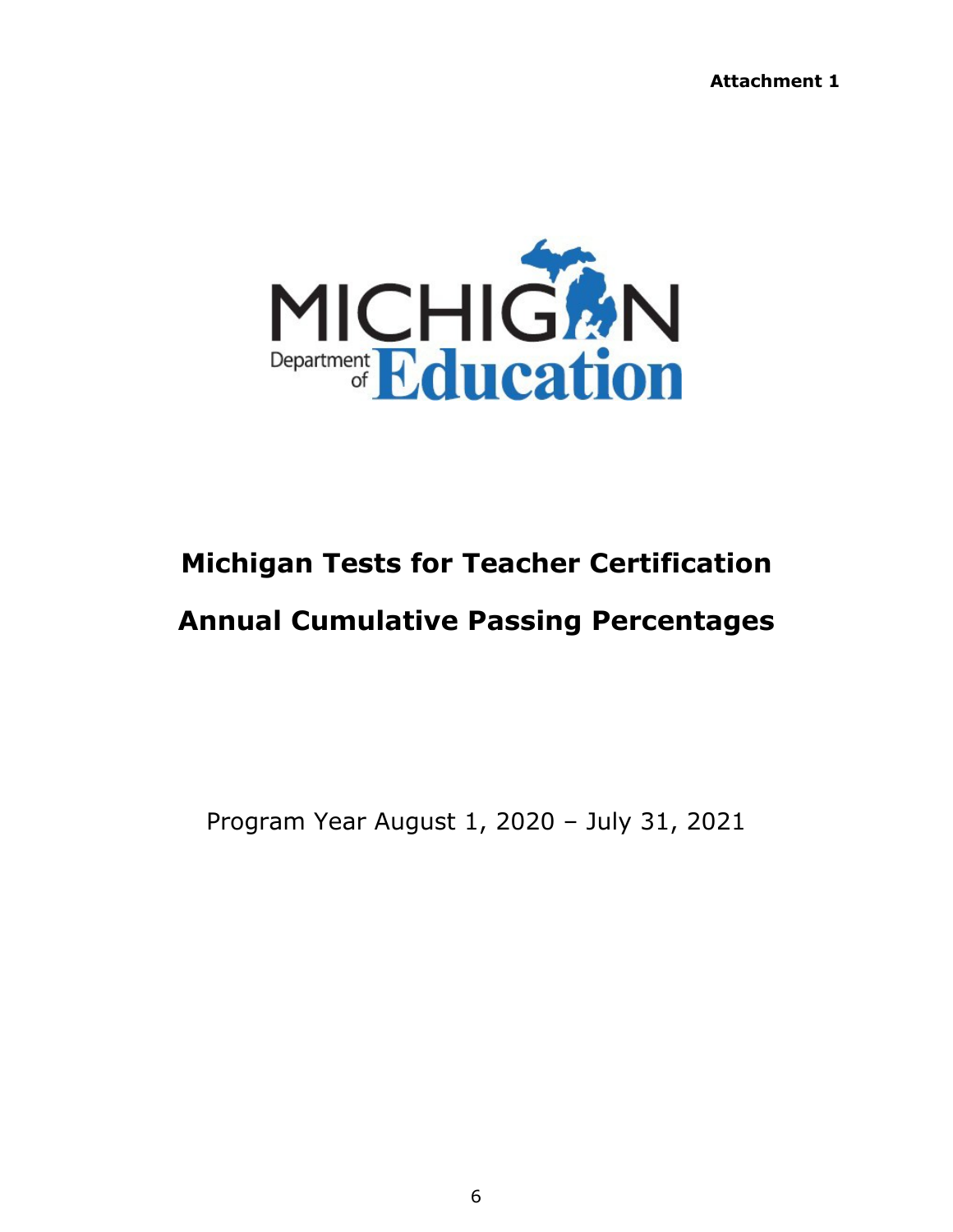## **Michigan Tests for Teacher Certification Annual Summary of State Results: Initial & Cumulative Program Year: August 1, 2020–July 31, 2021**

These reports present Michigan Tests for Teacher Certification (MTTC) passing rates for eligible test-takers who tested for the first time in the program year listed. The report includes first-time eligible test-takers in the program year who were deemed eligible by the institution verification process for subject area reports. The cumulative pass rates include passing attempts by these candidates at any subsequent administration. The notes below are an integral part of the reports.

#### Interpretative Notes and Cautions

Results reported for only a small number of eligible test-takers may not be indicative of how large numbers of test-takers typically perform. Extreme caution should be used in interpreting data for small numbers (<10) of eligible test-takers.

Candidates whose data are presented in this document may not reflect the same performance as that of eligible test-takers who will take these tests in the future.

#### Key for Data Tables:

 $N =$  Number of eligible test-takers who took an MTTC for the first time, any time during the program year.

Eligible Test-Taker = An individual who has completed at least 90% of their preparation program.

N Pass, or (% Pass) = Number, or (Percentage), of eligible test-takers who passed an MTTC.

Initial = First-time eligible test-takers who pass an MTTC on the first attempt, any time during the program year.

Cumulative = Total eligible first-time test-takers who pass an MTTC at any time during the program year, including those who eventually pass after one or more attempts, provided the first attempt occurred during the program year of the report. The cumulative pass percentage is used for comparison purposes among higher education institutions.

-- = Pass percentages are not reported for institutions or test fields currently having fewer than ten (10) test-takers recorded during a reporting interval.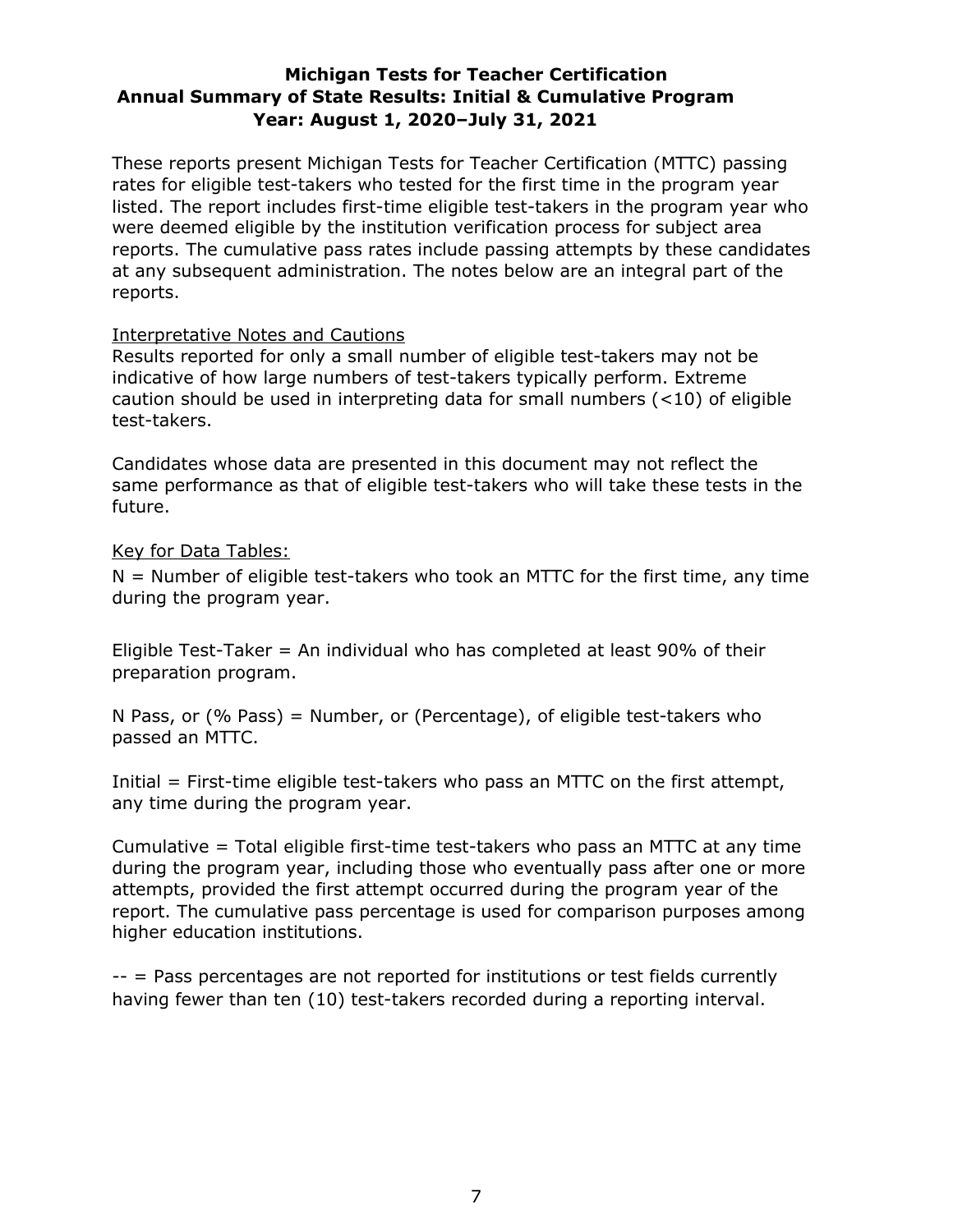|                                  |                | <b>Attempt Type</b> |        |                   |        |
|----------------------------------|----------------|---------------------|--------|-------------------|--------|
|                                  |                | <b>Initial</b>      |        | <b>Cumulative</b> |        |
| <b>Test</b>                      | N              | <b>N</b> Pass       | % Pass | <b>N</b> Pass     | % Pass |
| 002 English                      | 358            | 284                 | 79.3   | 313               | 87.4   |
| 004 Speech                       | 10             | 7                   | 70.0   | 8                 | 80.0   |
| 005 Reading                      | 41             | 33                  | 80.5   | 35                | 85.4   |
| 007 Economics                    | 3              | - -                 |        | $ -$              |        |
| 008 Geography                    | $\mathbf{1}$   | - -                 | - -    | - -               |        |
| 009 History                      | 140            | 71                  | 50.7   | 86                | 61.4   |
| 010 Political Science            | 12             | 5                   | 41.7   | 7                 | 58.3   |
| 011 Psychology                   | 34             | 32                  | 94.1   | 33                | 97.1   |
| 017 Biology                      | 71             | 52                  | 73.2   | 58                | 81.7   |
| 018 Chemistry                    | 39             | 31                  | 79.5   | 33                | 84.6   |
| 019 Physics                      | 16             | 14                  | 87.5   | 14                | 87.5   |
| 020 Earth/Space Science          | 18             | 14                  | 77.8   | 15                | 83.3   |
| 022 Mathematics (Sec.)           | 183            | 157                 | 85.8   | 768               | 91.8   |
| 023 French                       | 15             | 8                   | 53.3   | 9                 | 60.0   |
| 024 German                       | 5              |                     |        | - -               |        |
| 026 Latin                        | $\overline{2}$ |                     | - -    | - -               | - -    |
| 028 Spanish                      | 80             | 66                  | 82.5   | 68                | 85.0   |
| 037 Agricultural Education       | 10             | $\overline{7}$      | 70.0   | 9                 | 90.0   |
| 040 Family & Consumer<br>Science | 5              |                     | $ -$   | $ -$              |        |
| 043 Health                       | 49             | 45                  | 91.8   | 46                | 93.9   |
| 044 Physical Education           | 78             | 62                  | 79.5   | 68                | 87.2   |
| 046 Dance                        | 5              | $ -$                | $ -$   | $ -$              | $ -$   |
| 048 Library Media                | 17             | 17                  | 100.0  | 17                | 100.0  |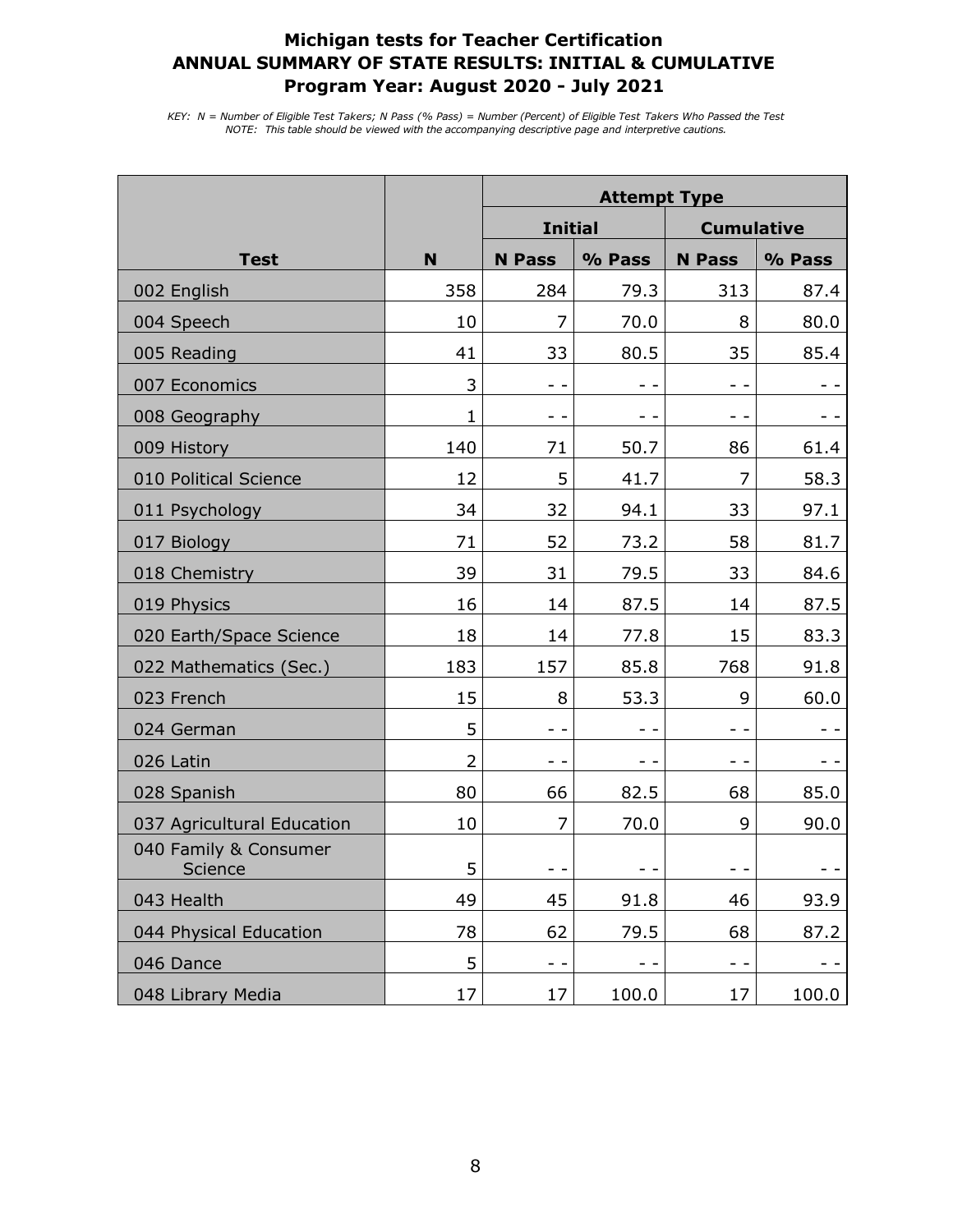|                                                     |                | <b>Attempt Type</b> |                |               |                   |
|-----------------------------------------------------|----------------|---------------------|----------------|---------------|-------------------|
|                                                     |                |                     | <b>Initial</b> |               | <b>Cumulative</b> |
| <b>Test</b>                                         | N              | <b>N</b> Pass       | % Pass         | <b>N</b> Pass | % Pass            |
| 051 School Counselor                                | 126            | 121                 | 96.0           | 123           | 97.6              |
| 053 Dance                                           | 1              |                     |                |               |                   |
| 056 Cognitive Impairment                            | 225            | 168                 | 74.7           | 190           | 84.4              |
| 058 Physical & Other Health<br>Impairment           | $\overline{2}$ | - -                 |                | - -           |                   |
| 059 Emotional Impairment                            | 124            | 102                 | 82.3           | 107           | 86.3              |
| 061 Visually Impaired                               | 4              | - -                 | $ -$           | $ -$          | $ -$              |
| 064 Autism Spectrum Dis.                            | 95             | 90                  | 94.7           | 91            | 95.8              |
| 075 Bilingual Education                             | 4              | - -                 | - -            | $ -$          | - -               |
| 084 Social Studies (Sec.)                           | 271            | 192                 | 70.8           | 229           | 84.5              |
| 086 English as a Second<br>Language                 | 306            | 286                 | 93.5           | 288           | 94.1              |
| 087 Industrial Technology Ed.                       | 5              |                     |                | - -           | ÷ -               |
| 089 Mathematics (Elem.)                             | 200            | 167                 | 83.5           | 175           | 87.5              |
| 090 Language Arts                                   | 344            | 259                 | 75.3           | 274           | 79.7              |
| 092 Reading Specialist                              | 93             | 84                  | 90.3           | 88            | 94.6              |
| 093 Integrated Science<br>(Elem.)                   | 131            | 101                 | 77.1           | 105           | 80.2              |
| 094 Integrated Science (Sec.)                       | 89             | 59                  | 66.3           | 73            | 82.0              |
| 095 Visual Arts Education                           | 73             | 65                  | 89.0           | 69            | 94.5              |
| 097 Physical Science                                | 1              |                     |                |               |                   |
| 098 Business, Management,<br>Marketing & Technology | 5              |                     |                |               |                   |
| 099 Music Education                                 | 216            | 206                 | 95.4           | 211           | 97.7              |
| 100 Japanese                                        | 3              | - -                 | - -            | - -           | - -               |
| 101 Chinese (Mandarin)                              | 14             | 14                  | 100.0          | 14            | 100.0             |
| 103 Elementary Education                            | 1,836          | 1,322               | 72.0           | 1,518         | 82.7              |
| 105 Social Studies (Elem.)                          | 92             | 65                  | 70.7           | 72            | 78.3              |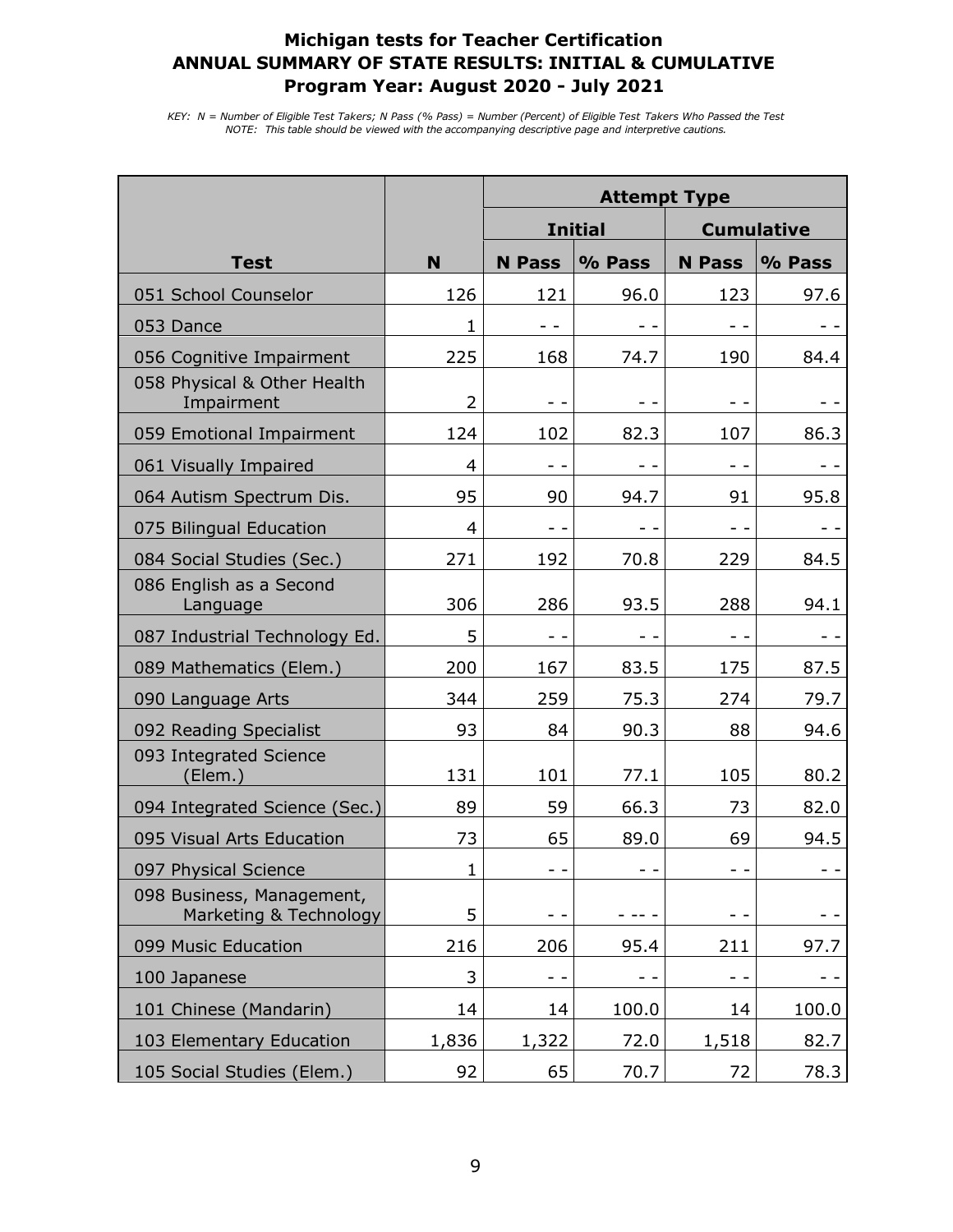|                                                         |       | <b>Attempt Type</b>                 |                  |        |        |
|---------------------------------------------------------|-------|-------------------------------------|------------------|--------|--------|
|                                                         |       | <b>Cumulative</b><br><b>Initial</b> |                  |        |        |
| <b>Test</b>                                             | N     |                                     | N Pass $\%$ Pass | N Pass | % Pass |
| 106 Early Childhood Education<br>(General & Special Ed) | 325   | 212                                 | 65.2             | 240    | 73.8   |
| 112 Health Education                                    | 16    | 16                                  | 100.0            | 16     | 100.0  |
| 113 Physical Education                                  | 16    | 16                                  | 100.0            | 16     | 100.0  |
| 114 Learning Disabilities                               | 209   | 194                                 | 92.8             | 200    | 95.7   |
| 115 Cognitive Impairment                                | 12    | 10                                  | 83.3             | 10     | 83.3   |
| 116 Emotional Impairment                                | 7     | - -                                 |                  |        |        |
| <b>All Subject-Area Tests</b>                           | 6,037 | 4,701                               | 77.9             | 5,145  | 85.2   |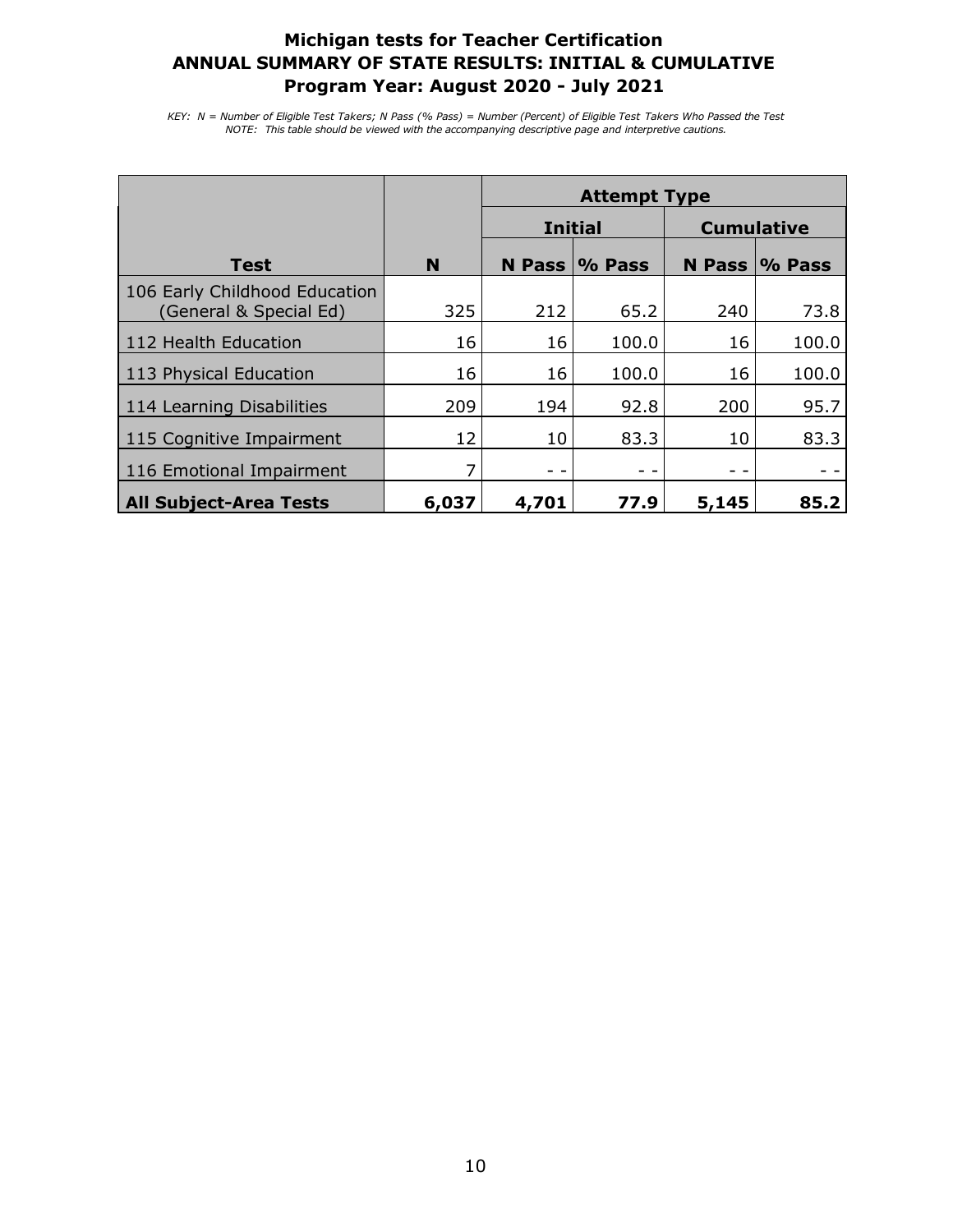|                                      |     | <b>Attempt Type</b> |                |               |                   |
|--------------------------------------|-----|---------------------|----------------|---------------|-------------------|
|                                      |     |                     | <b>Initial</b> |               | <b>Cumulative</b> |
| <b>Institution</b>                   | N   | <b>N</b> Pass       | % Pass         | <b>N</b> Pass | % Pass            |
| <b>Adrian College</b>                | 35  | 21                  | 60.0           | 24            | 68.6              |
| <b>Albion College</b>                | 24  | 17                  | 70.8           | 20            | 83.3              |
| Alma College                         | 50  | 44                  | 88.0           | 45            | 90.0              |
| <b>Andrews University</b>            | 25  | 22                  | 88.0           | 23            | 92.0              |
| <b>Aquinas College</b>               | 115 | 94                  | 81.7           | 100           | 87.0              |
| <b>Baker College</b>                 | 44  | 24                  | 54.5           | 29            | 65.9              |
| <b>Calvin University</b>             | 193 | 178                 | 92.2           | 184           | 95.3              |
| Central Michigan University          | 609 | 448                 | 73.6           | 506           | 83.1              |
| <b>College for Creative Studies</b>  | 8   | $ -$                | - -            | $ -$          | $ -$              |
| Concordia University                 | 48  | 41                  | 85.4           | 43            | 89.6              |
| <b>Cornerstone University</b>        | 127 | 95                  | 74.8           | 103           | 81.1              |
| Eastern Michigan University          | 593 | 445                 | 75.0           | 487           | 82.1              |
| <b>Ferris State University</b>       | 195 | 131                 | 67.2           | 152           | 77.9              |
| <b>Grand Valley State University</b> | 736 | 581                 | 78.9           | 632           | 85.9              |
| <b>Hope College</b>                  | 172 | 152                 | 88.4           | 161           | 93.6              |
| Lake Superior State University       | 27  | 17                  | 63.0           | 19            | 70.4              |
| <b>Madonna University</b>            | 35  | 24                  | 68.6           | 29            | 82.9              |
| Michigan State University            | 675 | 568                 | 84.1           | 621           | 92.0              |
| Michigan Technological University    | 5   |                     |                |               |                   |
| Northern Michigan University         | 203 | 159                 | 78.3           | 172           | 84.7              |
| Oakland University                   | 519 | 366                 | 70.5           | 410           | 79.0              |
| <b>Rochester University</b>          | 22  | 21                  | 95.5           | 21            | 95.5              |
| Saginaw Valley State University      | 266 | 200                 | 75.2           | 226           | 85.0              |
| Siena Heights University             | 32  | 17                  | 53.1           | 26            | 81.3              |
| Spring Arbor University              | 91  | 74                  | 81.3           | 79            | 86.8              |
| University of Detroit Mercy          | 21  | 12                  | 57.1           | 15            | 71.4              |
| University of Michigan-Ann Arbor     | 274 | 250                 | 91.2           | 257           | 93.8              |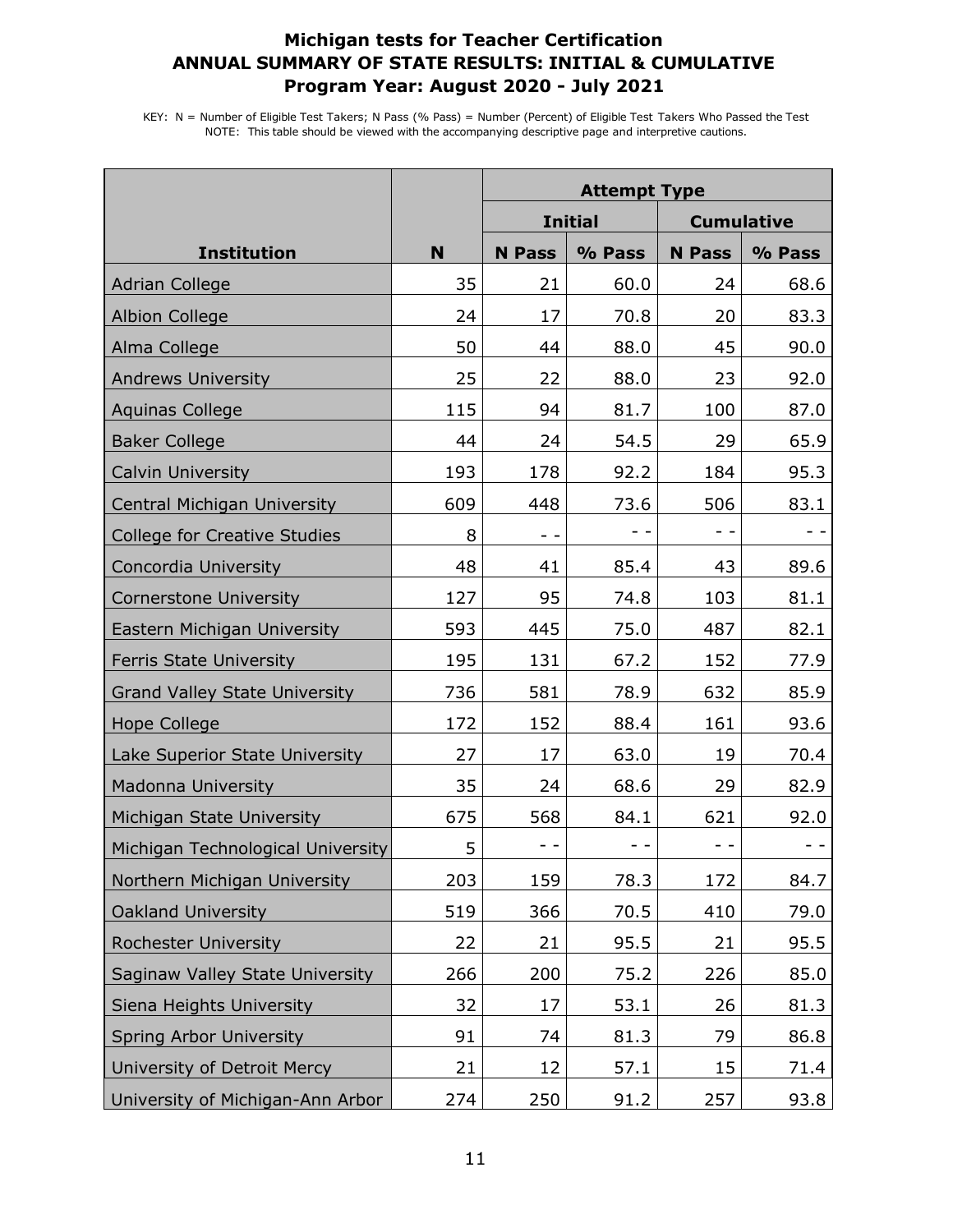|                                 |       | <b>Attempt Type</b> |        |                   |        |
|---------------------------------|-------|---------------------|--------|-------------------|--------|
|                                 |       | <b>Initial</b>      |        | <b>Cumulative</b> |        |
| <b>Institution</b>              | N     | <b>N</b> Pass       | % Pass | <b>N</b> Pass     | % Pass |
| University of Michigan-Dearborn | 100   | 64                  | 64.0   | 69                | 69.0   |
| University of Michigan-Flint    | 63    | 40                  | 63.5   | 50                | 79.4   |
| <b>Wayne State University</b>   | 294   | 235                 | 79.9   | 255               | 86.7   |
| Western Michigan University     | 436   | 349                 | 80.0   | 375               | 89.0   |
| <b>Statewide</b>                | 6,037 | 4,701               | 77.9   | 5.145             | 85.2   |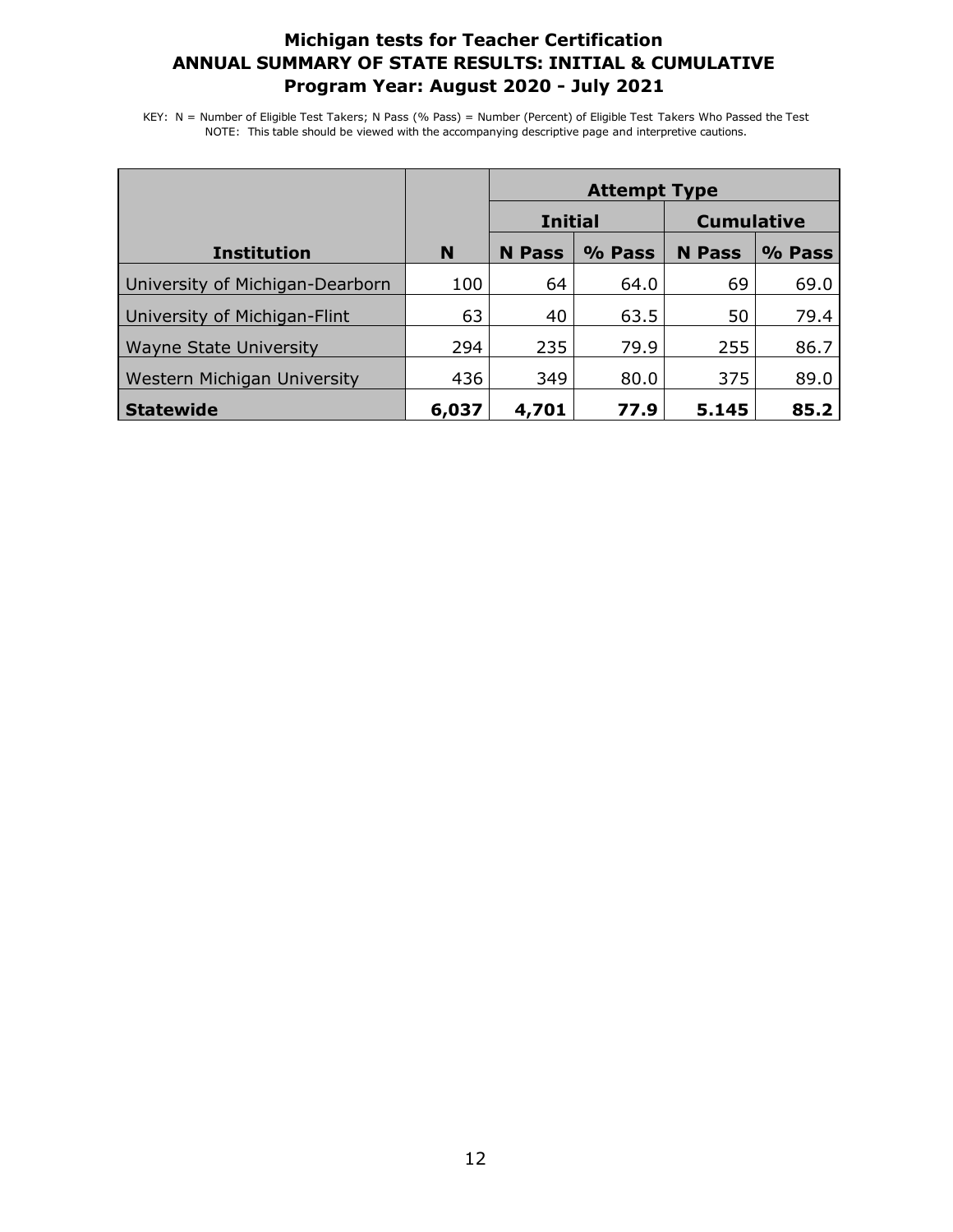#### **Attachment 2**

#### **Michigan Tests for Teacher Certification Program: Test Update and Development Process Involving Michigan Educators, Michigan Department of Education (MDE), and Test Contractor**



\*MDE curriculum specialists, the Bias Review Committees and the Content Advisory Committees review test materials. These committees are created through recommendations from representative professional organizations and school and college personnel.

**NOTE:** The flowchart is a schematic of the typical process of test customization, which is adapted to the needs of each test field.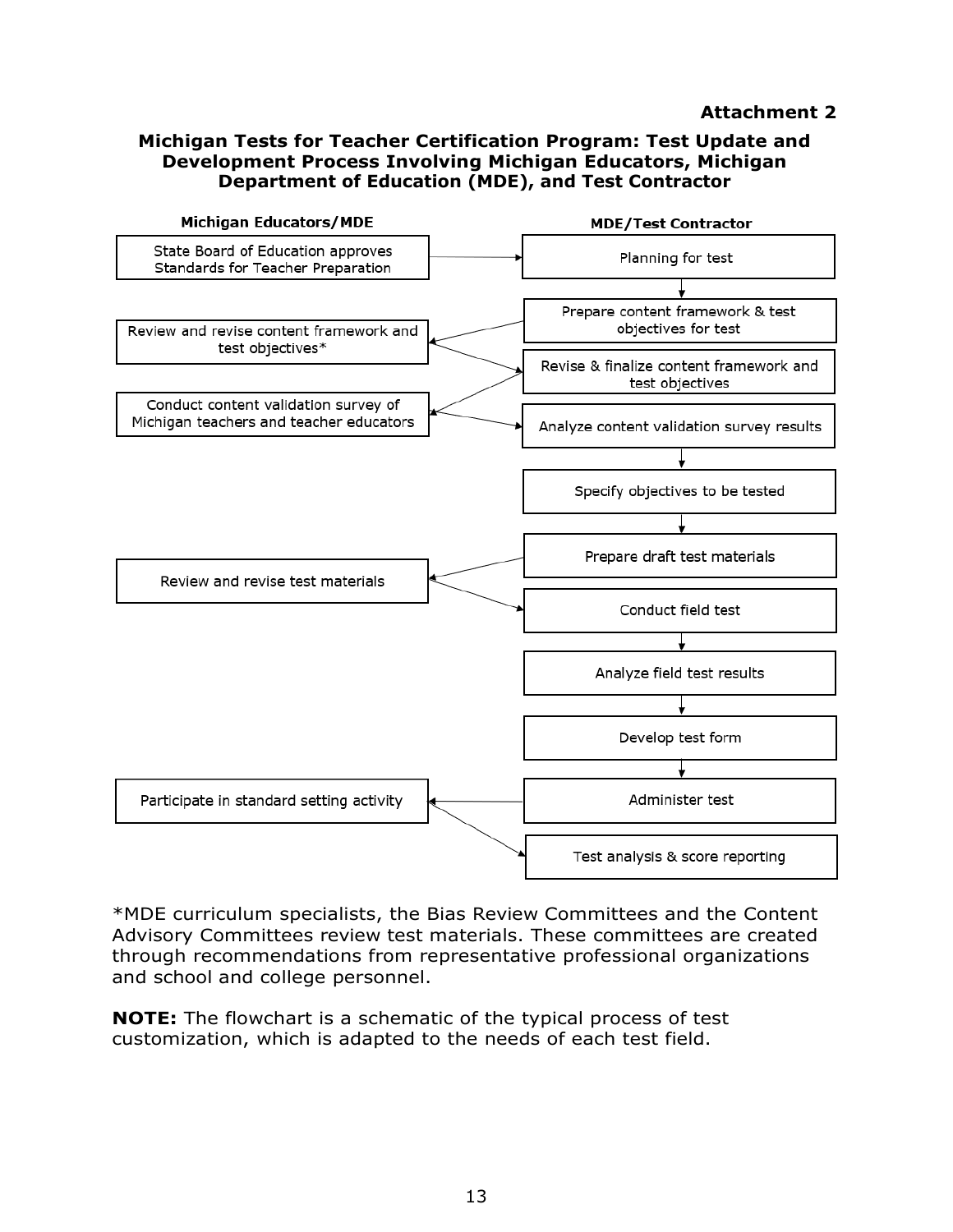#### **Attachment 3**

# **Michigan Tests for Teacher Certification Conference Participants August 2020 – July 2021**

# **October 2020 – ITEM REVIEW CONFERENCE**

| <b>Committee</b><br><b>Member</b> | <b>Committee</b>             | <b>Affiliation</b>                                            |
|-----------------------------------|------------------------------|---------------------------------------------------------------|
|                                   | <b>Bias Review Committee</b> | <b>Brown City Community Schools</b>                           |
|                                   | <b>Bias Review Committee</b> | <b>Edison Elementary School</b>                               |
|                                   | <b>Bias Review Committee</b> | <b>Taylor Career and Technical</b><br><b>Education Center</b> |

## **November 2020 – OBJECTIVE REVIEW CONFERENCE**

| <b>Committee</b><br><b>Member</b> | <b>Committee</b>                                             | <b>Affiliation</b>                                            |
|-----------------------------------|--------------------------------------------------------------|---------------------------------------------------------------|
| $\overline{4}$                    | <b>Bias Review Committee</b>                                 | Skyline High School                                           |
| 5                                 | <b>Bias Review Committee</b>                                 | Rochester University                                          |
| 6                                 | <b>Bias Review Committee</b>                                 | Hope College                                                  |
| $\overline{7}$                    | <b>Bias Review Committee</b>                                 | Southwestern Classical<br>Academy                             |
| 8                                 | <b>Bias Review Committee</b>                                 | <b>Brown City Community Schools</b>                           |
| 9                                 | Deaf or Hard of Hearing Content<br><b>Advisory Committee</b> | Kent Intermediate School District                             |
| 10                                | Deaf or Hard of Hearing Content<br><b>Advisory Committee</b> | Copper Country Intermediate<br><b>School District</b>         |
| 11                                | Deaf or Hard of Hearing Content<br><b>Advisory Committee</b> | Allegan Area ESA                                              |
| 12                                | Deaf or Hard of Hearing Content<br><b>Advisory Committee</b> | Ann Arbor Public Schools                                      |
| 13                                | Deaf or Hard of Hearing Content<br><b>Advisory Committee</b> | <b>Central Michigan University</b>                            |
| 14                                | Deaf or Hard of Hearing Content<br><b>Advisory Committee</b> | Ingham Intermediate School<br><b>District</b>                 |
| 15                                | Deaf or Hard of Hearing Content<br><b>Advisory Committee</b> | Saginaw Valley State University                               |
| 16                                | Deaf or Hard of Hearing Content<br><b>Advisory Committee</b> | Northview Public Schools                                      |
| 17                                | Deaf or Hard of Hearing Content<br><b>Advisory Committee</b> | Eaton Regional Educational<br>Service Agency                  |
| 18                                | Deaf or Hard of Hearing Content<br><b>Advisory Committee</b> | Michigan Department of<br>Education                           |
| 19                                | Deaf or Hard of Hearing Content<br><b>Advisory Committee</b> | Detroit Public Community Schools<br><b>Community District</b> |
| 20                                | Deaf or Hard of Hearing Content<br><b>Advisory Committee</b> | <b>Oakland Schools</b>                                        |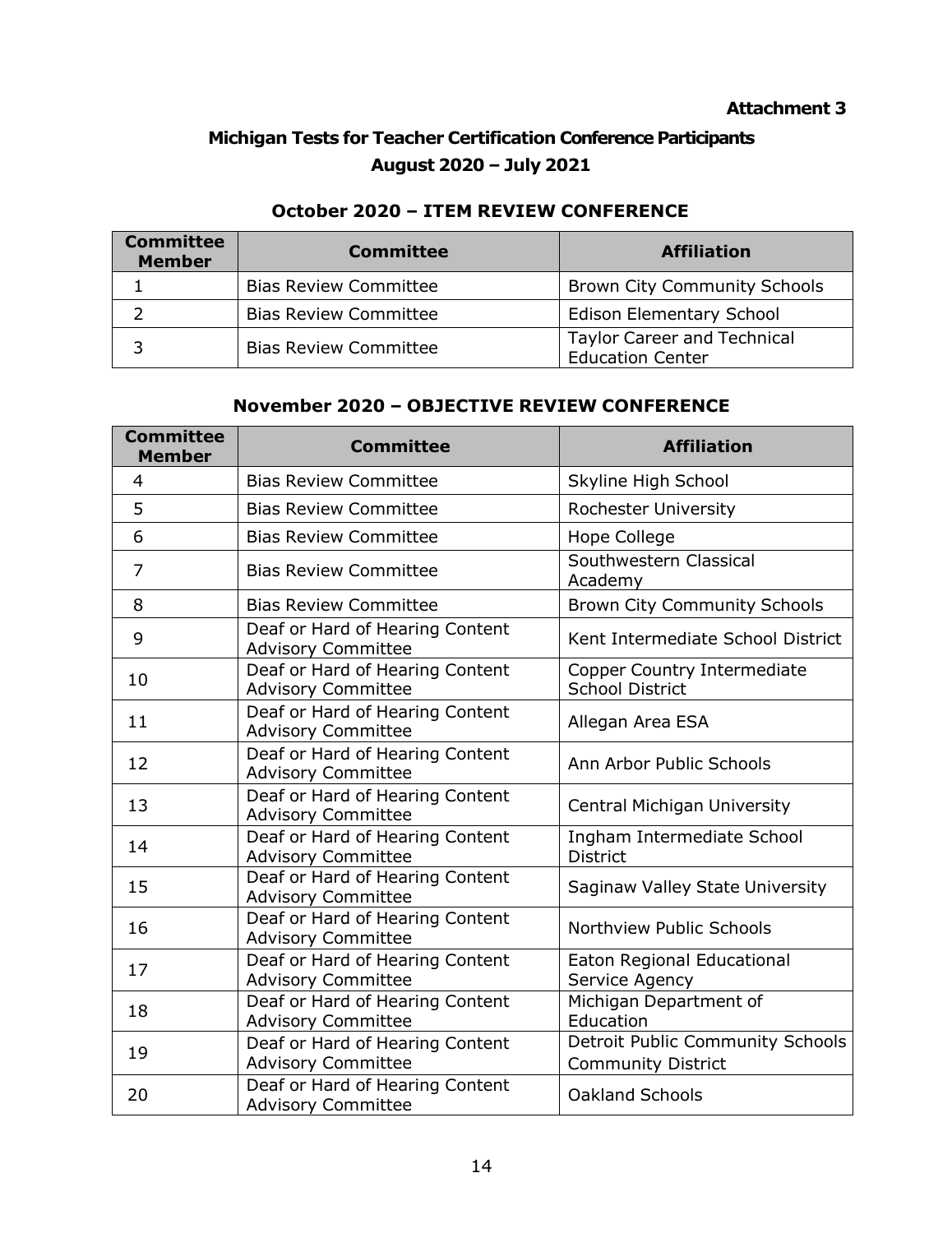# **December 2020 – ITEM REVIEW CONFERENCE**

| <b>Committee</b><br><b>Member</b> | <b>Committee</b>                                                                                                | <b>Affiliation</b>                                                 |
|-----------------------------------|-----------------------------------------------------------------------------------------------------------------|--------------------------------------------------------------------|
| 21                                | Deaf or Hard of Hearing Content<br><b>Advisory Committee</b>                                                    | Kent Intermediate School<br><b>District</b>                        |
| 22                                | Deaf or Hard of Hearing Content<br><b>Advisory Committee</b>                                                    | Traverse Bay Area<br><b>Intermediate School</b><br><b>District</b> |
| 23                                | <b>Bias Review Committee</b>                                                                                    | Southwestern Classical<br>Academy                                  |
| 24                                | <b>Bias Review Committee</b>                                                                                    | Cody High School                                                   |
| 25                                | <b>Bias Review Committee</b>                                                                                    | Pioneer High School                                                |
| 26                                | <b>Bias Review Committee</b>                                                                                    | Michigan Department of<br>Education                                |
| 27                                | <b>Bias Review Committee</b>                                                                                    | Reed City High School                                              |
| 28                                | <b>Bias Review Committee</b>                                                                                    | Detroit Public Schools Community<br><b>District</b>                |
| 29                                | Lower Elementary Education<br><b>Science and Social Studies</b><br><b>Subtest Content Advisory</b><br>Committee | Michigan State University                                          |
| 30                                | Lower Elementary Education<br><b>Science and Social Studies</b><br><b>Subtest Content Advisory</b><br>Committee | <b>Oakland University</b>                                          |
| 31                                | Lower Elementary Education<br><b>Science and Social Studies</b><br><b>Subtest Content Advisory</b><br>Committee | <b>Explorer Elementary School</b>                                  |
| 32                                | Lower Elementary Education<br><b>Science and Social Studies</b><br>Subtest Content Advisory<br>Committee        | Doherty Elementary                                                 |
| 33                                | Lower Elementary Education<br><b>Science and Social Studies</b><br><b>Subtest Content Advisory</b><br>Committee | Oakland University                                                 |
| 34                                | Lower Elementary Education<br><b>Science and Social Studies</b><br><b>Subtest Content Advisory</b><br>Committee | <b>Birch Street Elementary</b>                                     |
| 35                                | Lower Elementary Education<br><b>Science and Social Studies</b><br><b>Subtest Content Advisory</b><br>Committee | <b>Warren Consolidated Schools</b>                                 |
| 36                                | Lower Elementary Education<br><b>Science and Social Studies</b><br><b>Subtest Content Advisory</b><br>Committee | Northern Michigan University                                       |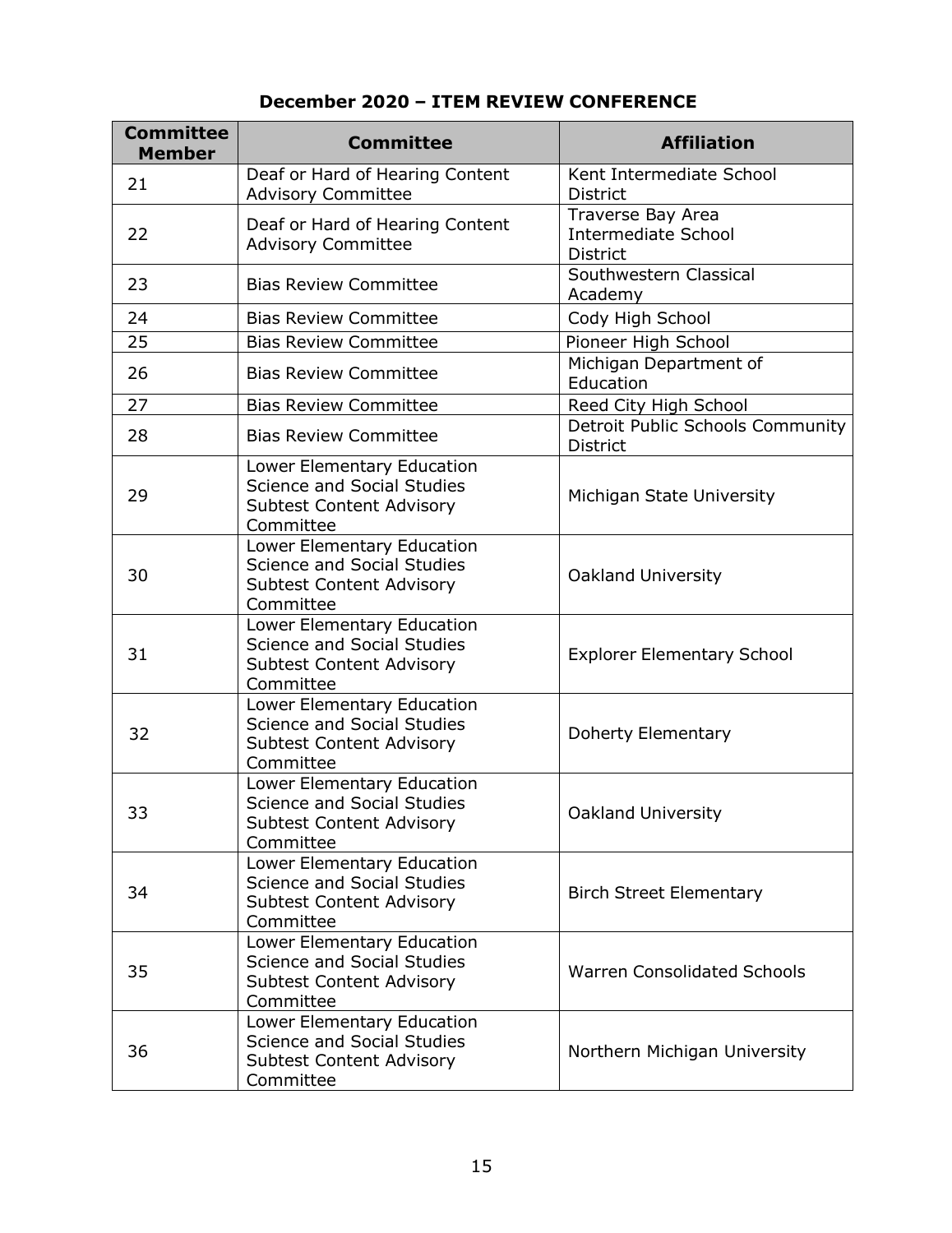| <b>Committee</b><br><b>Member</b> | <b>Committee</b>                                                                                                                                                                           | <b>Affiliation</b>                                            |
|-----------------------------------|--------------------------------------------------------------------------------------------------------------------------------------------------------------------------------------------|---------------------------------------------------------------|
| 37                                | Lower Elementary Education Literacy<br><b>Subtest Content Advisory Committee</b>                                                                                                           | Warrendale Charter Academy                                    |
| 38                                | Lower Elementary Education Literacy<br><b>Subtest Content Advisory Committee</b>                                                                                                           | Western Michigan University                                   |
| 39                                | Lower Elementary Education Literacy<br><b>Subtest Content Advisory Committee</b>                                                                                                           | New Haven Community<br>Schools                                |
| 40                                | Lower Elementary Education Literacy<br><b>Subtest Content Advisory Committee</b>                                                                                                           | <b>Aquinas College</b>                                        |
| 41                                | Lower Elementary Education Literacy<br><b>Subtest Content Advisory Committee</b>                                                                                                           | Grandville Public schools                                     |
| 42                                | Lower Elementary Education Literacy<br><b>Subtest Content Advisory Committee</b>                                                                                                           | Oakland University                                            |
| 43                                | Lower Elementary Education Literacy<br><b>Subtest Content Advisory Committee</b>                                                                                                           | LaMora Park Elementary                                        |
| 44                                | Lower Elementary Education Literacy<br><b>Subtest Content Advisory Committee</b>                                                                                                           | Oakridge Public Schools                                       |
| 45                                | Lower Elementary Education Literacy<br><b>Subtest Content Advisory Committee</b>                                                                                                           | Pleasant Lake Elementary                                      |
| 46                                | Lower Elementary Education Literacy<br><b>Subtest Content Advisory Committee</b>                                                                                                           | <b>Ferris State University</b>                                |
| 47                                | Lower Elementary Education Literacy<br><b>Subtest Content Advisory Committee</b>                                                                                                           | Saginaw Valley State University                               |
| 48                                | Lower Elementary Education Literacy<br>Subtest Content Advisory Committee,<br><b>Upper Elementary Education</b><br>Professional Knowledge and Skills<br>Subtest Content Advisory Committee | <b>Hamtramck Public Schools</b>                               |
| 49                                | <b>Upper Elementary Education Literacy</b><br><b>Subtest Content Advisory Committee</b>                                                                                                    | Homeschool                                                    |
| 50                                | <b>Upper Elementary Education Literacy</b><br><b>Subtest Content Advisory Committee</b>                                                                                                    | <b>Aquinas College</b>                                        |
| 51                                | <b>Upper Elementary Education Literacy</b><br><b>Subtest Content Advisory Committee</b>                                                                                                    | <b>Central Michigan University</b>                            |
| 52                                | Upper Elementary Education Literacy<br><b>Subtest Content Advisory Committee</b>                                                                                                           | Oakland University                                            |
| 53                                | <b>Upper Elementary Education Literacy</b><br><b>Subtest Content Advisory Committee</b>                                                                                                    | Western Michigan University                                   |
| 54                                | <b>Upper Elementary Education Literacy</b><br><b>Subtest Content Advisory Committee</b>                                                                                                    | 313Reads                                                      |
| 55                                | <b>Upper Elementary Education Literacy</b><br><b>Subtest Content Advisory Committee</b>                                                                                                    | Colegio Albania                                               |
| 56                                | <b>Upper Elementary Education Literacy</b><br><b>Subtest Content Advisory Committee</b>                                                                                                    | Detroit Collegiate Preparatory<br>High School at Northwestern |

# **February 2021 – ITEM REVIEW CONFERENCE**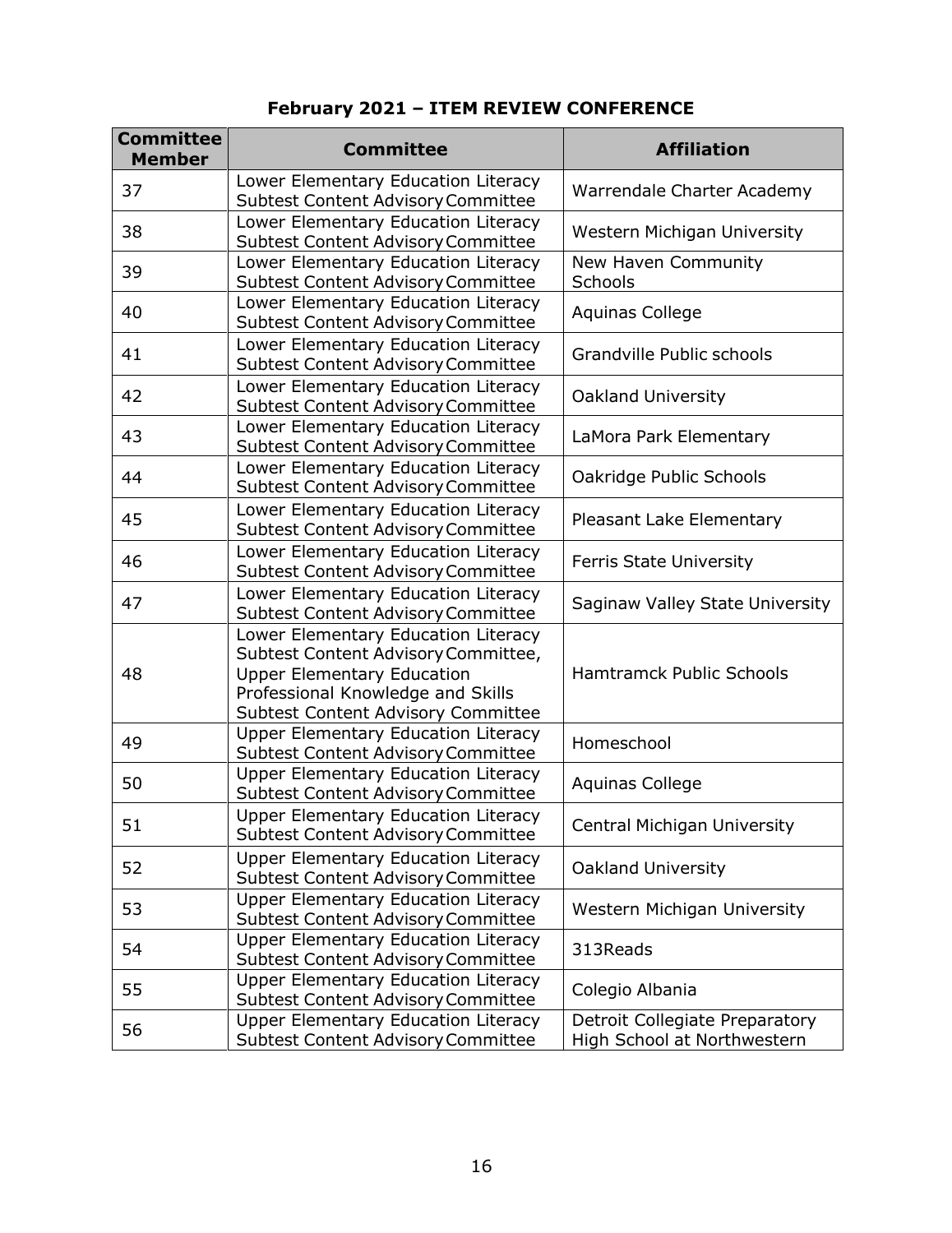| <b>Committee</b><br><b>Member</b> | <b>Committee</b>                                                                                                | <b>Affiliation</b>                       |
|-----------------------------------|-----------------------------------------------------------------------------------------------------------------|------------------------------------------|
| 57                                | French Practice Test Content<br>Advisory Committee, French Practice<br><b>Test Content Validation Committee</b> | Haslett High School                      |
| 58                                | French Practice Test Content<br>Advisory Committee, French Practice<br><b>Test Content Validation Committee</b> | Traverse City Central High<br>School     |
| 59                                | French Practice Test Content<br>Advisory Committee, French Practice<br><b>Test Content Validation Committee</b> | <b>Grand Rapids Union High</b><br>School |
| 60                                | French Practice Test Content<br>Advisory Committee, French Practice<br><b>Test Content Validation Committee</b> | <b>Oakland Christian School</b>          |

# **March 2021 – ITEM REVIEW CONFERENCE**

# **MARCH/APRIL 2021 – OBJECTIVE REVIEW CONFERENCE**

| <b>Committee</b><br><b>Member</b> | <b>Committee</b>             | <b>Affiliation</b>                                            |
|-----------------------------------|------------------------------|---------------------------------------------------------------|
| 61                                | <b>Bias Review Committee</b> | Western International High<br>School                          |
| 62                                | <b>Bias Review Committee</b> | Eisenhower Elementary School                                  |
| 63                                | <b>Bias Review Committee</b> | University of Michigan-Dearborn                               |
| 64                                | <b>Bias Review Committee</b> | <b>Edison Elementary School</b>                               |
| 65                                | <b>Bias Review Committee</b> | Washtenaw Intermediate School<br><b>District</b>              |
| 66                                | <b>Bias Review Committee</b> | Eastern Michigan University                                   |
| 67                                | <b>Bias Review Committee</b> | <b>Central Michigan University</b>                            |
| 68                                | <b>Bias Review Committee</b> | Michigan Department of<br>Education                           |
| 69                                | <b>Bias Review Committee</b> | Lamphere Schools                                              |
| 70                                | <b>Bias Review Committee</b> | Monroe Road Elementary                                        |
| 71                                | <b>Bias Review Committee</b> | <b>Taylor Career and Technical</b><br><b>Education Center</b> |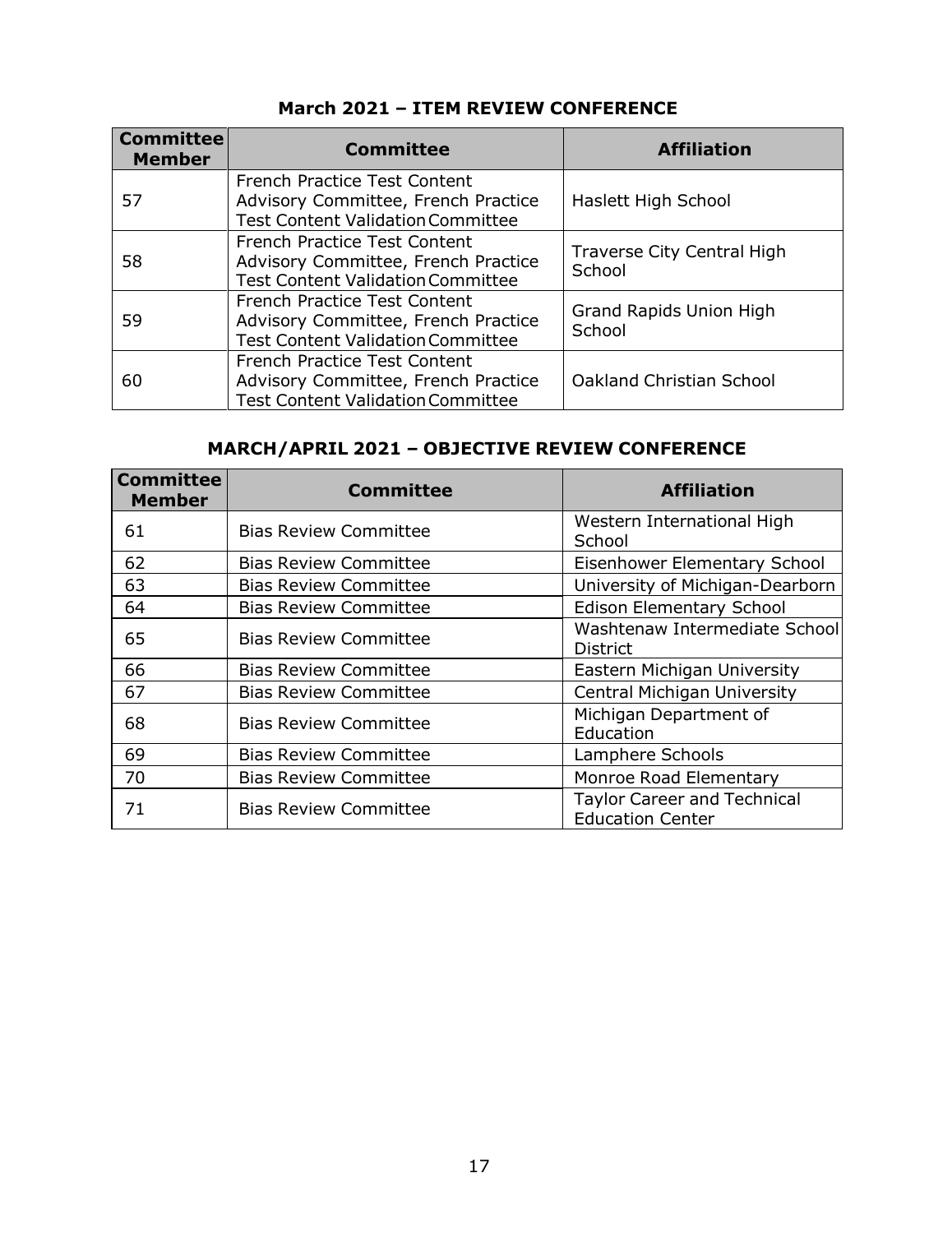| <b>Committee</b><br><b>Member</b> | <b>Committee</b>                                              | <b>Affiliation</b>                                             |
|-----------------------------------|---------------------------------------------------------------|----------------------------------------------------------------|
| 72                                | <b>Visually Impaired Content</b><br><b>Advisory Committee</b> | Washtenaw Intermediate School<br><b>District</b>               |
| 73                                | <b>Visually Impaired Content</b><br><b>Advisory Committee</b> | Genesee Intermediate School<br><b>District</b>                 |
| 74                                | <b>Visually Impaired Content</b><br><b>Advisory Committee</b> | University of Kentucky                                         |
| 75                                | <b>Visually Impaired Content</b><br><b>Advisory Committee</b> | St. Clair County Regional<br><b>Educational Service Agency</b> |
| 76                                | <b>Visually Impaired Content</b><br><b>Advisory Committee</b> | Retired                                                        |
| 77                                | <b>Visually Impaired Content</b><br><b>Advisory Committee</b> | Macomb Intermediate School<br>District /Armada Schools         |
| 78                                | <b>Visually Impaired Content</b><br><b>Advisory Committee</b> | Western Michigan University                                    |

# **APRIL 2021 – OBJECTIVE REVIEW CONFERENCE**

#### **MAY 2021 – ITEM REVIEW CONFERENCE**

| <b>Committee</b><br><b>Member</b> | <b>Committee</b>                                                                | <b>Affiliation</b>                                            |
|-----------------------------------|---------------------------------------------------------------------------------|---------------------------------------------------------------|
| 79                                | <b>Bias Review</b>                                                              | Western International High<br>School                          |
| 80                                | <b>Bias Review</b>                                                              | University of Michigan-<br>Dearborn                           |
| 81                                | <b>Bias Review</b>                                                              | <b>Edison Elementary School</b>                               |
| 82                                | <b>Bias Review</b>                                                              | Crissman Elementary School                                    |
| 83                                | <b>Bias Review</b>                                                              | Eastern Michigan University                                   |
| 84                                | <b>Bias Review</b>                                                              | Oakridge Public Schools                                       |
| 85                                | <b>Bias Review</b>                                                              | <b>Wayne State University</b>                                 |
| 86                                | <b>Bias Review</b>                                                              | <b>Grand Rapids Public Schools</b>                            |
| 87                                | <b>Bias Review</b>                                                              | Lamphere Schools                                              |
| 88                                | <b>Bias Review</b>                                                              | <b>Taylor Career and Technical</b><br><b>Education Center</b> |
| 89                                | Lower Elementary Education:<br><b>Mathematics Content Advisory</b><br>Committee | Grandville Public schools                                     |
| 90                                | Lower Elementary Education:<br><b>Mathematics Content Advisory</b><br>Committee | <b>Clare Primary School</b>                                   |
| 91                                | Lower Elementary Education:<br><b>Mathematics Content Advisory</b><br>Committee | Michigan State University                                     |
| 92                                | Lower Elementary Education:<br><b>Mathematics Content Advisory</b><br>Committee | Stone Elementary School                                       |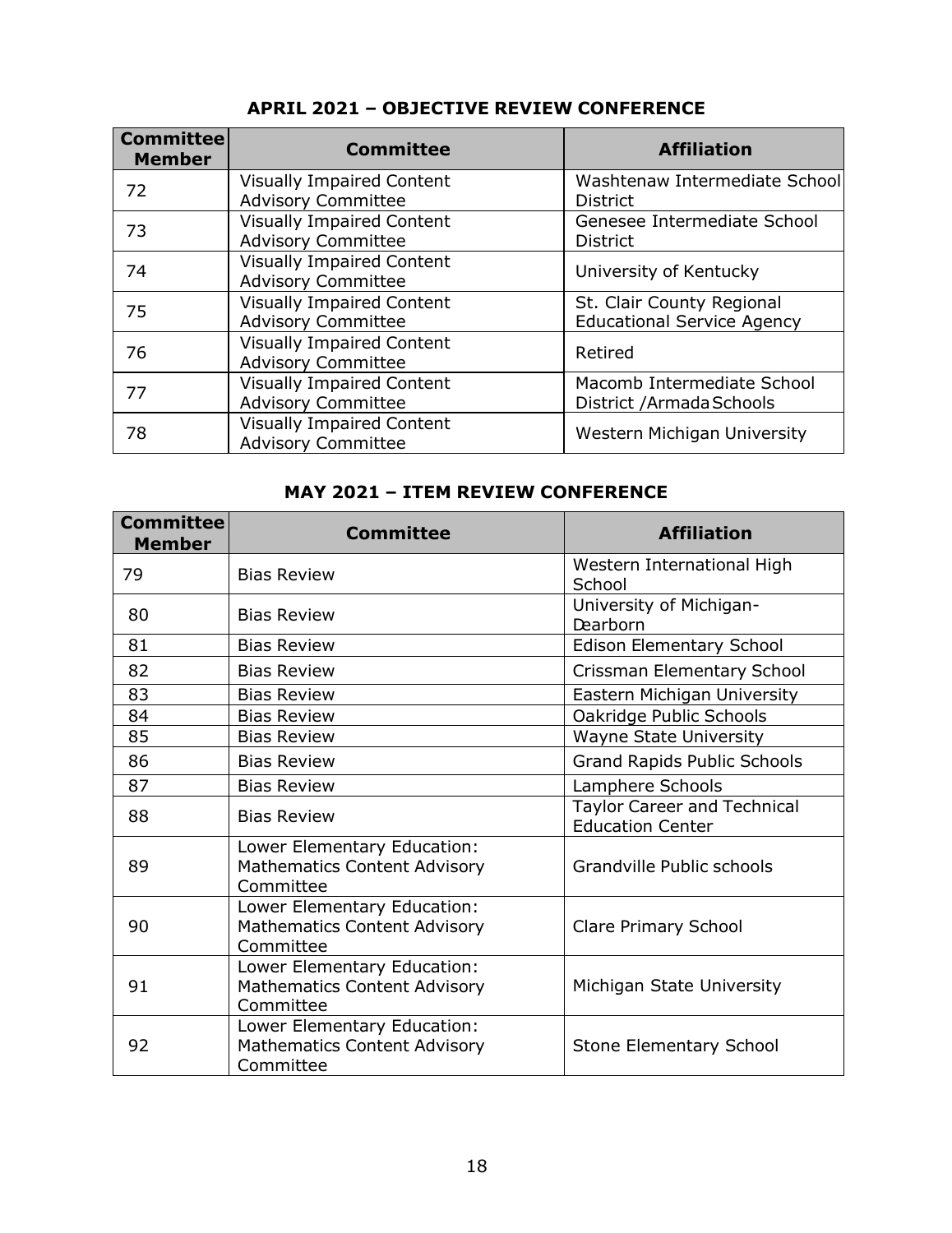| <b>Committee</b><br><b>Member</b> | <b>Committee</b>                                                                                                 | <b>Affiliation</b>                                     |
|-----------------------------------|------------------------------------------------------------------------------------------------------------------|--------------------------------------------------------|
| 93                                | Lower Elementary Education:<br><b>Mathematics Content Advisory</b><br>Committee                                  | Oakland University                                     |
| 94                                | Lower Elementary Education:<br><b>Mathematics Content Advisory</b><br>Committee                                  | <b>Utica Community Schools</b>                         |
| 95                                | Lower Elementary Education:<br>Science and Social Studies<br><b>Subtest Content Advisory</b><br>Committee        | Laker Elementary School                                |
| 96                                | Lower Elementary Education:<br>Science and Social Studies<br>Subtest Content Advisory<br>Committee               | <b>Oakland University</b>                              |
| 97                                | Lower Elementary Education:<br><b>Science and Social Studies</b><br><b>Subtest Content Advisory</b><br>Committee | <b>Hamtramck Public Schools</b>                        |
| 98                                | Lower Elementary Education:<br><b>Science and Social Studies</b><br><b>Subtest Content Advisory</b><br>Committee | Saginaw Chippewa Academy                               |
| 99                                | Lower Elementary Education:<br><b>Science and Social Studies</b><br>Subtest Content Advisory<br>Committee        | Doherty Elementary School                              |
| 100                               | Lower Elementary Education:<br><b>Science and Social Studies</b><br><b>Subtest Content Advisory</b><br>Committee | River Heights Academy                                  |
| 101                               | Lower Elementary Education:<br><b>Science and Social Studies</b><br>Subtest Content Advisory<br>Committee        | <b>Birch Street Elementary School</b>                  |
| 102                               | Lower Elementary Education:<br>Science and Social Studies<br><b>Subtest Content Advisory</b><br>Committee        | Michigan Mathematics and<br>Science Leadership Network |
| 103                               | Lower Elementary Education:<br><b>Science and Social Studies</b><br><b>Subtest Content Advisory</b><br>Committee | Michigan State University                              |
| 104                               | Lower Elementary Education:<br><b>Science and Social Studies</b><br><b>Subtest Content Advisory</b><br>Committee | Fortis Academy                                         |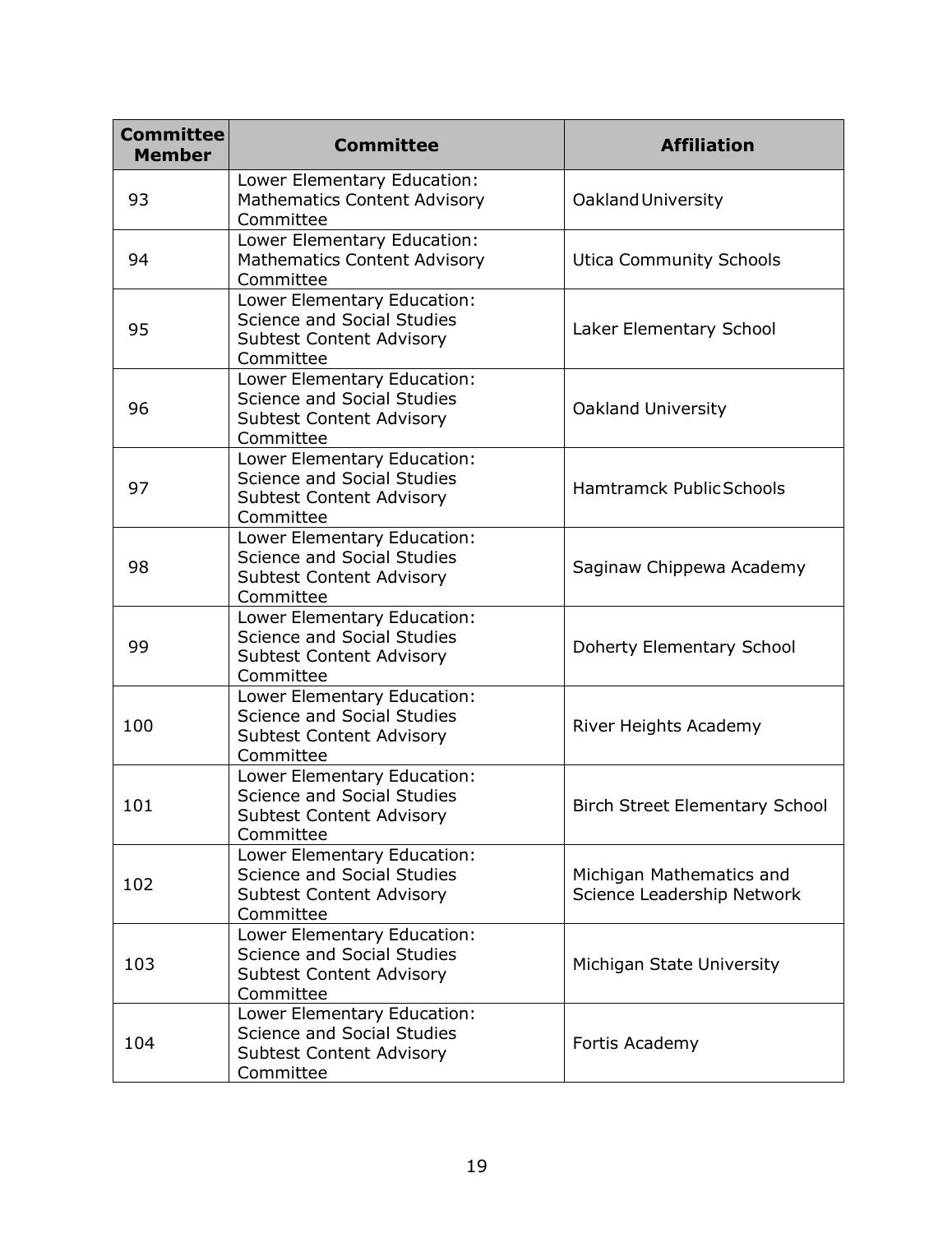| <b>Committee</b><br><b>Member</b> | <b>Committee</b>                                                                                                                                                                              | <b>Affiliation</b>                  |
|-----------------------------------|-----------------------------------------------------------------------------------------------------------------------------------------------------------------------------------------------|-------------------------------------|
| 105                               | <b>Upper Elementary Education:</b><br><b>Literacy Content Advisory</b><br>Committee                                                                                                           | <b>Schavey Road Elementary</b>      |
| 106                               | <b>Upper Elementary Education:</b><br><b>Literacy Content Advisory</b><br>Committee                                                                                                           | University of Michigan-<br>Dearborn |
| 107                               | <b>Upper Elementary Education:</b><br>Literacy Content Advisory<br>Committee                                                                                                                  | Saginaw Chippewa Academy            |
| 108                               | <b>Upper Elementary Education:</b><br>Literacy Content Advisory<br>Committee                                                                                                                  | Oakridge Public Schools             |
| 109                               | <b>Upper Elementary Education:</b><br>Literacy Content Advisory<br>Committee                                                                                                                  | <b>Calvin University</b>            |
| 110                               | <b>Upper Elementary Education:</b><br>Literacy Content Advisory<br>Committee                                                                                                                  | <b>SOAR Detroit</b>                 |
| 111                               | <b>Upper Elementary Education:</b><br><b>Literacy Content Advisory</b><br>Committee                                                                                                           | <b>Adrian College</b>               |
| 112                               | <b>Upper Elementary Education:</b><br><b>Literacy Content Advisory</b><br>Committee                                                                                                           | 313Reads                            |
| 113                               | <b>Upper Elementary Education:</b><br>Professional Knowledge and Skills<br>Content Advisory Committee                                                                                         | <b>Aquinas College</b>              |
| 114                               | <b>Upper Elementary Education:</b><br>Professional Knowledge and Skills<br>Content Advisory Committee                                                                                         | Siena Heights University            |
| 115                               | <b>Upper Elementary Education:</b><br>Professional Knowledge and Skills<br>Content Advisory Committee                                                                                         | <b>Hamtramck Public Schools</b>     |
| 116                               | <b>Upper Elementary Education:</b><br>Professional Knowledge and Skills<br>Content Advisory Committee                                                                                         | Saginaw Valley State University     |
| 117                               | <b>Upper Elementary Education:</b><br>Professional Knowledge and Skills<br>Content Advisory Committee, Upper<br><b>Elementary Education: Mathematics</b><br><b>Content Advisory Committee</b> | University of Michigan              |
| 118                               | <b>Upper Elementary Education:</b><br>Professional Knowledge and Skills<br>Content Advisory Committee, Upper<br>Elementary Education: Mathematics<br><b>Content Advisory Committee</b>        | St. Thomas Aquinas Parish<br>School |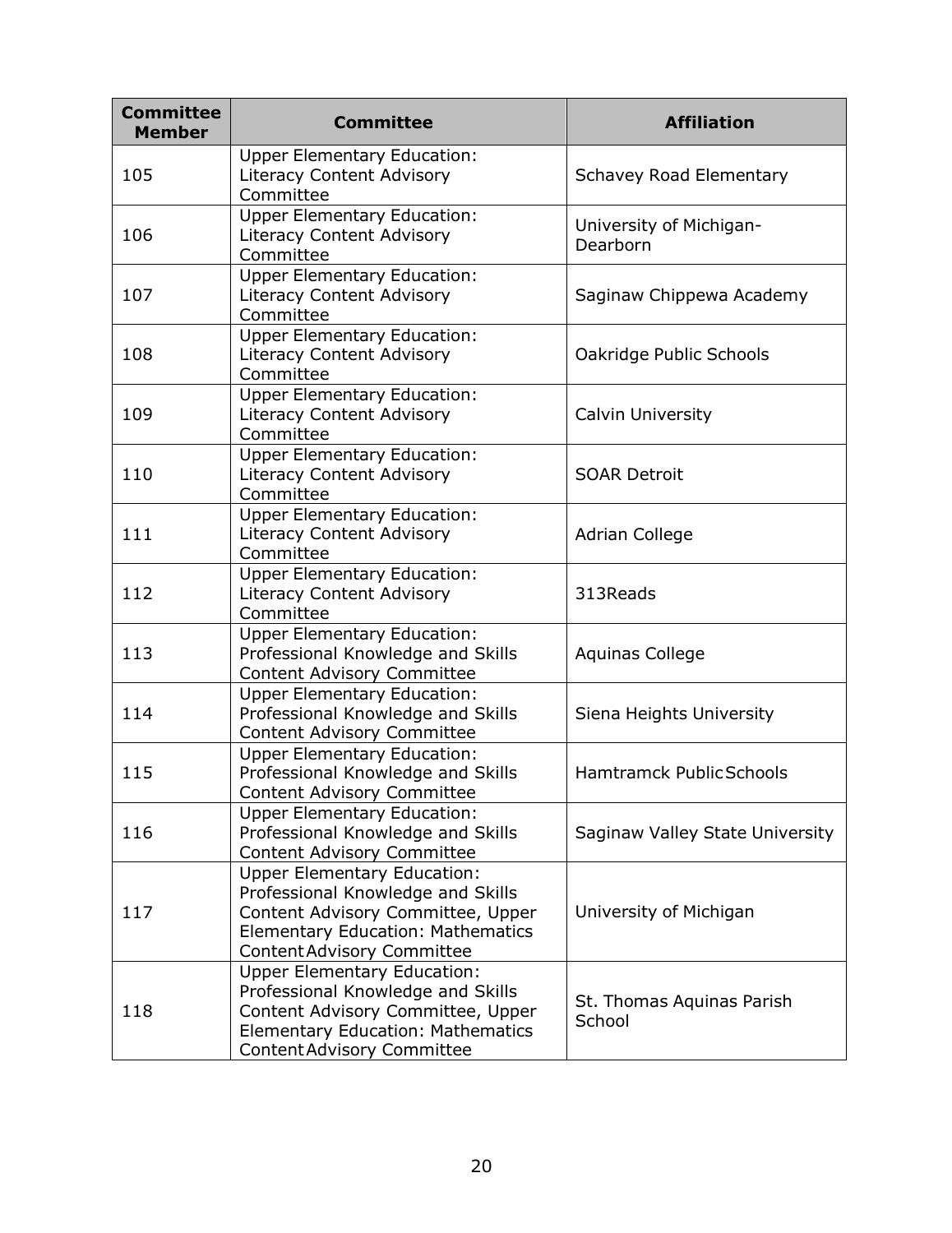| <b>Committee</b><br><b>Member</b> | <b>Committee</b>                                                                                                                                                                       | <b>Affiliation</b>                                      |
|-----------------------------------|----------------------------------------------------------------------------------------------------------------------------------------------------------------------------------------|---------------------------------------------------------|
| 119                               | <b>Upper Elementary Education:</b><br>Professional Knowledge and Skills<br>Content Advisory Committee, Upper<br>Elementary Education: Mathematics<br><b>Content Advisory Committee</b> | University of Michigan/<br><b>Community High School</b> |
| 120                               | <b>Upper Elementary Education:</b><br>Professional Knowledge and Skills<br><b>Subtest Content Advisory Committee</b>                                                                   | <b>Aquinas College</b>                                  |
| 121                               | <b>Upper Elementary Education:</b><br>Professional Knowledge and Skills<br><b>Subtest Content Advisory</b><br>Committee                                                                | Siena Heights University                                |
| 122                               | <b>Upper Elementary Education:</b><br>Professional Knowledge and Skills<br><b>Subtest Content Advisory Committee</b>                                                                   | <b>Hamtramck Public Schools</b>                         |
| 123                               | <b>Upper Elementary Education:</b><br>Professional Knowledge and Skills<br><b>Subtest Content Advisory Committee</b>                                                                   | Martin G. Atkins Elementary<br>School                   |
| 124                               | <b>Upper Elementary Education:</b><br>Professional Knowledge and Skills<br><b>Subtest Content Advisory Committee</b>                                                                   | Saginaw Valley State<br>University                      |
| 125                               | <b>Upper Elementary Education:</b><br>Professional Knowledge and Skills<br><b>Subtest Content Advisory</b><br>Committee                                                                | University of Michigan                                  |
| 126                               | <b>Upper Elementary Education:</b><br>Professional Knowledge and Skills<br><b>Subtest Content Advisory</b><br>Committee                                                                | St. Thomas Aquinas Parish<br>School                     |
| 127                               | <b>Upper Elementary Education:</b><br>Professional Knowledge and Skills<br><b>Subtest Content Advisory Committee</b>                                                                   | <b>Hiller Elementary School</b>                         |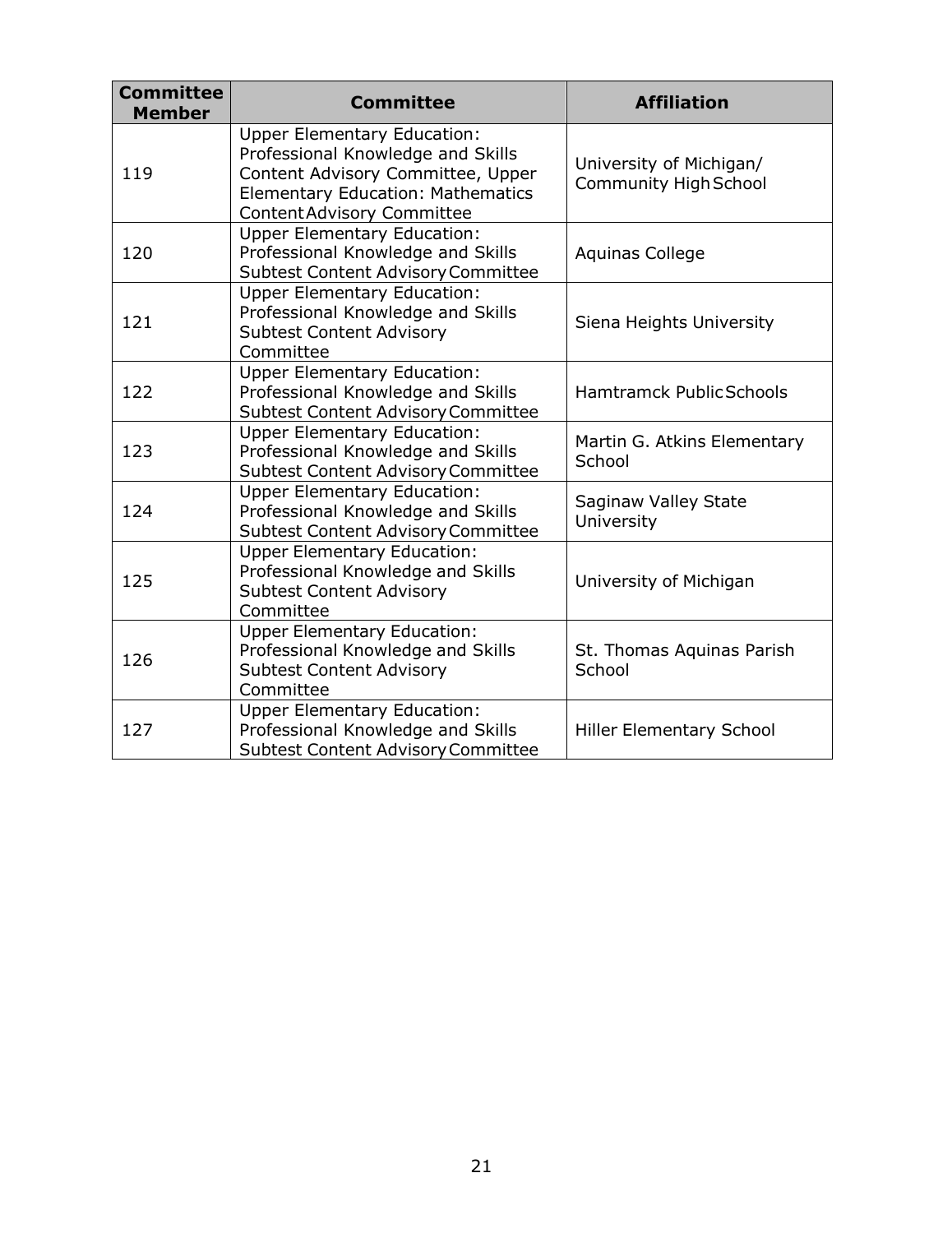| <b>Committee</b><br><b>Member</b> | <b>Committee</b>                                                 | <b>Affiliation</b>                                             |
|-----------------------------------|------------------------------------------------------------------|----------------------------------------------------------------|
| 128                               | Cognitive Impairment Standard Setting<br>Committee               | Laker Schools                                                  |
| 129                               | Cognitive Impairment Standard Setting<br>Committee               | Gratiot Isabella Regional<br><b>Education Service District</b> |
| 130                               | Cognitive Impairment Standard Setting<br>Committee               | Marjorie Carlson Elementary<br>School                          |
| 131                               | <b>Cognitive Impairment Standard</b><br><b>Setting Committee</b> | University of Michigan-<br>Dearborn                            |
| 132                               | Cognitive Impairment Standard<br><b>Setting Committee</b>        | Central Michigan University                                    |
| 133                               | Cognitive Impairment Standard<br><b>Setting Committee</b>        | Eastern Michigan University                                    |
| 134                               | <b>Cognitive Impairment Standard</b><br><b>Setting Committee</b> | <b>Flint Community Schools</b>                                 |
| 135                               | <b>Cognitive Impairment Standard</b><br><b>Setting Committee</b> | K.I. Sawyer Elementary School                                  |
| 136                               | <b>Cognitive Impairment Standard</b><br><b>Setting Committee</b> | Siena Heights University                                       |
| 137                               | <b>Cognitive Impairment Standard</b><br><b>Setting Committee</b> | Knapp Charter Academy                                          |
| 138                               | Cognitive Impairment Standard<br><b>Setting Committee</b>        | Calvin University                                              |
| 139                               | <b>Emotional Impairment Standard</b><br><b>Setting Committee</b> | <b>Ferris State University</b>                                 |
| 140                               | <b>Emotional Impairment Standard</b><br><b>Setting Committee</b> | Macomb Intermediate School<br>District                         |
| 141                               | <b>Emotional Impairment Standard</b><br><b>Setting Committee</b> | <b>Waterford School District</b>                               |
| 142                               | <b>Emotional Impairment Standard</b><br><b>Setting Committee</b> | Northwest and Hutchings<br>Elementary                          |
| 143                               | <b>Emotional Impairment Standard</b><br><b>Setting Committee</b> | Northern Michigan University                                   |
| 144                               | <b>Emotional Impairment Standard</b><br><b>Setting Committee</b> | Montcalm Area Intermediate<br><b>School District</b>           |
| 145                               | <b>Emotional Impairment Standard</b><br><b>Setting Committee</b> | Northwestern Middle School                                     |
| 146                               | <b>Emotional Impairment Standard</b><br><b>Setting Committee</b> | University Preparatory<br>Academy                              |

**MAY 2021 – STANDARD SETTING CONFERENCE**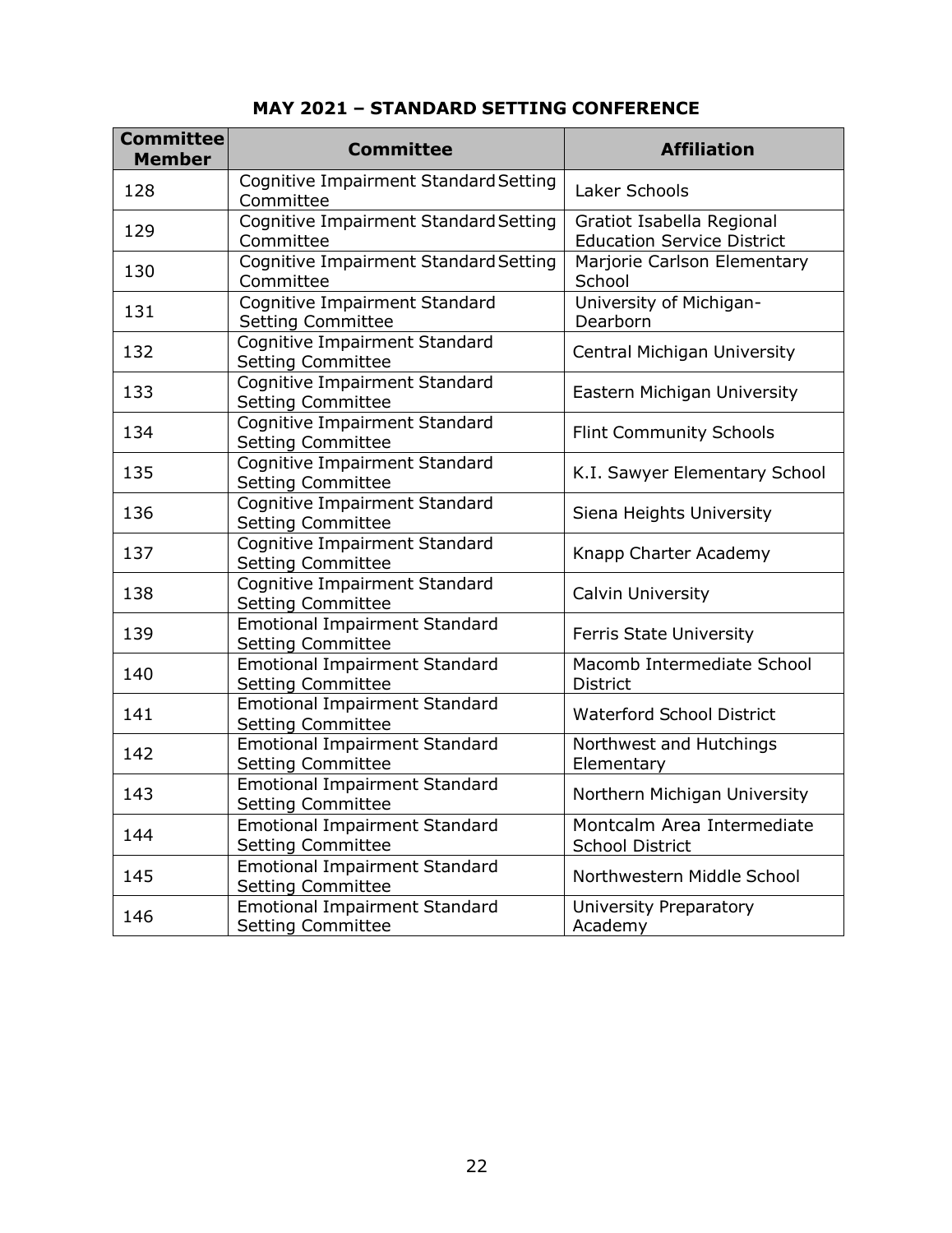| <b>Committee</b><br><b>Member</b> | <b>Committee</b>                                                                                             | <b>Affiliation</b>                                 |
|-----------------------------------|--------------------------------------------------------------------------------------------------------------|----------------------------------------------------|
| 147                               | <b>Bias Review</b>                                                                                           | Skyline High School                                |
| 148                               | <b>Bias Review</b>                                                                                           | Lake Orion High School                             |
| 149                               | <b>Bias Review</b>                                                                                           | L'Anse Creuse Public Schools                       |
| 150                               | <b>Bias Review</b>                                                                                           | Crissman Elementary School                         |
| 151                               | <b>Bias Review</b>                                                                                           | Comstock High School                               |
| 152                               | <b>Bias Review</b>                                                                                           | Central Michigan University                        |
| 153                               | <b>Bias Review</b>                                                                                           | Oakridge Public Schools                            |
| 154                               | <b>Bias Review</b>                                                                                           | <b>Wayne State University</b>                      |
| 155                               | <b>Bias Review</b>                                                                                           | <b>Wayne State University</b>                      |
| 156                               | <b>Upper Elementary Education:</b><br><b>Science and Social Studies</b><br><b>Content Advisory Committee</b> | Boyd W. Arthurs Middle School                      |
| 157                               | <b>Upper Elementary Education:</b><br><b>Science and Social Studies</b><br><b>Content Advisory Committee</b> | Ottawa Area Intermediate<br><b>School District</b> |
| 158                               | <b>Upper Elementary Education:</b><br><b>Science and Social Studies</b><br><b>Content Advisory Committee</b> | <b>Rochester Community Schools</b>                 |
| 159                               | <b>Upper Elementary Education:</b><br><b>Science and Social Studies</b><br><b>Content Advisory Committee</b> | <b>Explorer Elementary School</b>                  |
| 160                               | <b>Upper Elementary Education:</b><br><b>Science and Social Studies</b><br><b>Content Advisory Committee</b> | Hardy Elementary School                            |
| 161                               | <b>Upper Elementary Education:</b><br>Science and Social Studies<br><b>Content Advisory Committee</b>        | Charlotte Upper Elementary<br>School               |

# **JUNE 2021 – ITEM REVIEW CONFERENCE**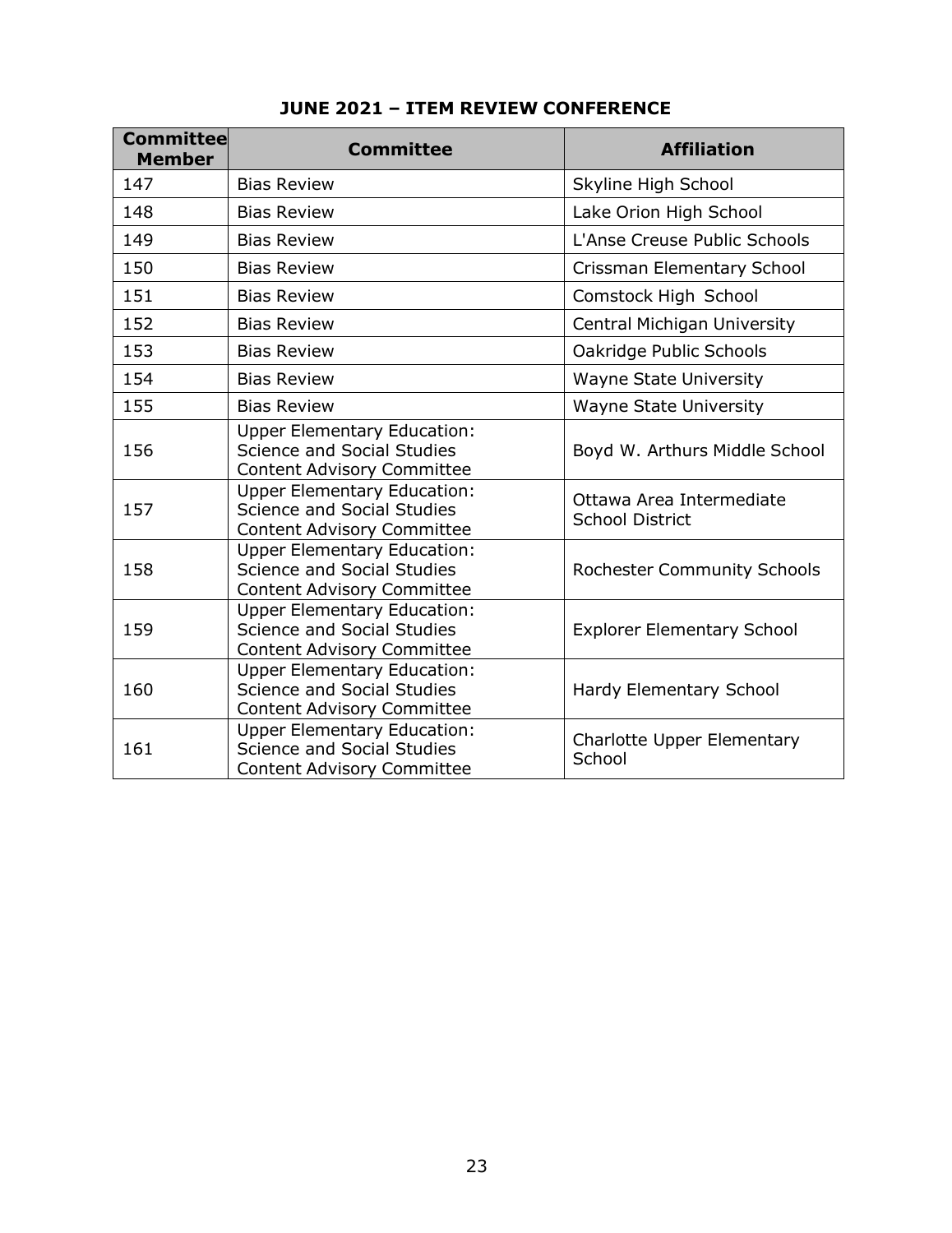# **JUNE 2021 – OBJECTIVE REVIEW CONFERENCE**

| <b>Committee</b><br><b>Member</b> | <b>Committee</b>                                                                                | <b>Affiliation</b>                                      |
|-----------------------------------|-------------------------------------------------------------------------------------------------|---------------------------------------------------------|
| 162                               | Early Childhood General and<br>Special Education (Birth-K)<br><b>Content Advisory Committee</b> | Huron Intermediate School<br><b>District</b>            |
| 163                               | Early Childhood General and<br>Special Education (Birth-K)<br><b>Content Advisory Committee</b> | Lake Superior State University                          |
| 164                               | Early Childhood General and<br>Special Education (Birth-K)<br><b>Content Advisory Committee</b> | <b>Woodview Elementary School</b>                       |
| 165                               | Early Childhood General and<br>Special Education (Birth-K)<br><b>Content Advisory Committee</b> | <b>Wayne State University</b>                           |
| 166                               | Early Childhood General and<br>Special Education (Birth-K)<br><b>Content Advisory Committee</b> | <b>Muskegon Community College</b>                       |
| 167                               | Early Childhood General and<br>Special Education (Birth-K)<br><b>Content Advisory Committee</b> | <b>West Shore Community</b><br>College                  |
| 168                               | Early Childhood General and<br>Special Education (Birth-K)<br><b>Content Advisory Committee</b> | Montcalm Intermediate School<br><b>District</b>         |
| 169                               | Early Childhood General and<br>Special Education (Birth-K)<br><b>Content Advisory Committee</b> | <b>Bradford Academy</b>                                 |
| 170                               | Early Childhood General and<br>Special Education (Birth-K)<br><b>Content Advisory Committee</b> | Charlevoix-Emmet Intermediate<br><b>School District</b> |
| 171                               | Early Childhood General and<br>Special Education (Birth-K)<br><b>Content Advisory Committee</b> | <b>Adrian College</b>                                   |
| 172                               | Early Childhood General and<br>Special Education (Birth-K)<br><b>Content Advisory Committee</b> | <b>West Shore Community</b><br>College                  |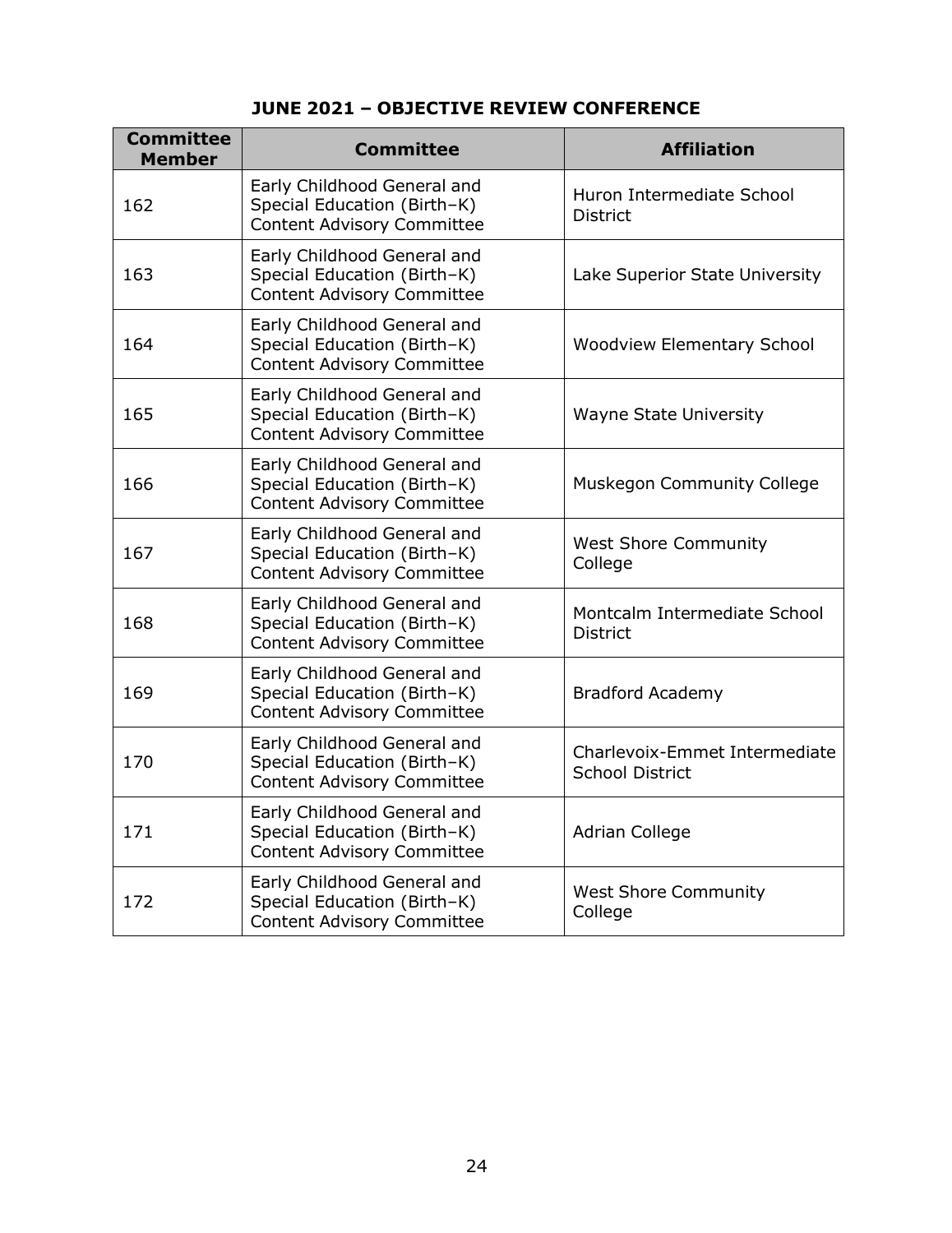| <b>Committee</b><br><b>Member</b> | <b>Committee</b>                                                                                             | <b>Affiliation</b>                                     |
|-----------------------------------|--------------------------------------------------------------------------------------------------------------|--------------------------------------------------------|
| 173                               | Lower Elementary Education:<br>Professional Knowledge and Skills<br>Content Advisory Committee               | Eastern Michigan University                            |
| 174                               | Lower Elementary Education:<br>Professional Knowledge and Skills<br>Content Advisory Committee               | <b>Hamtramck Public Schools</b>                        |
| 175                               | Lower Elementary Education:<br>Professional Knowledge and Skills<br>Content Advisory Committee               | <b>Explorer Elementary School</b>                      |
| 176                               | Lower Elementary Education:<br>Professional Knowledge and Skills<br>Content Advisory Committee               | River Heights Academy                                  |
| 177                               | Lower Elementary Education:<br>Professional Knowledge and Skills<br>Content Advisory Committee               | <b>Clare Primary School</b>                            |
| 178                               | Lower Elementary Education:<br>Professional Knowledge and Skills<br>Content Advisory Committee               | Lakewood Elementary School                             |
| 179                               | Lower Elementary Education:<br>Professional Knowledge and Skills<br>Content Advisory Committee               | Siena Heights University                               |
| 180                               | Lower Elementary Education:<br>Professional Knowledge and Skills<br><b>Content Advisory Committee</b>        | <b>Utica Community Schools</b>                         |
| 181                               | <b>Upper Elementary Education:</b><br>Science and Social Studies Content<br><b>Advisory Committee</b>        | <b>Aquinas College</b>                                 |
| 182                               | <b>Upper Elementary Education:</b><br>Science and Social Studies Content<br><b>Advisory Committee</b>        | Boyd W. Arthurs Middle School                          |
| 183                               | <b>Upper Elementary Education:</b><br>Science and Social Studies Content<br><b>Advisory Committee</b>        | <b>Wayne State University</b>                          |
| 184                               | <b>Upper Elementary Education:</b><br>Science and Social Studies Content<br><b>Advisory Committee</b>        | Summit Academy North<br><b>Elementary School</b>       |
| 185                               | <b>Upper Elementary Education:</b><br><b>Science and Social Studies Content</b><br><b>Advisory Committee</b> | Hardy Elementary School                                |
| 186                               | <b>Upper Elementary Education:</b><br>Science and Social Studies Content<br><b>Advisory Committee</b>        | Michigan State University                              |
| 187                               | <b>Upper Elementary Education:</b><br>Science and Social Studies Content<br><b>Advisory Committee</b>        | Michigan Mathematics and<br>Science Leadership Network |

## **JULY 2021 – ITEM REVIEW CONFERENCE**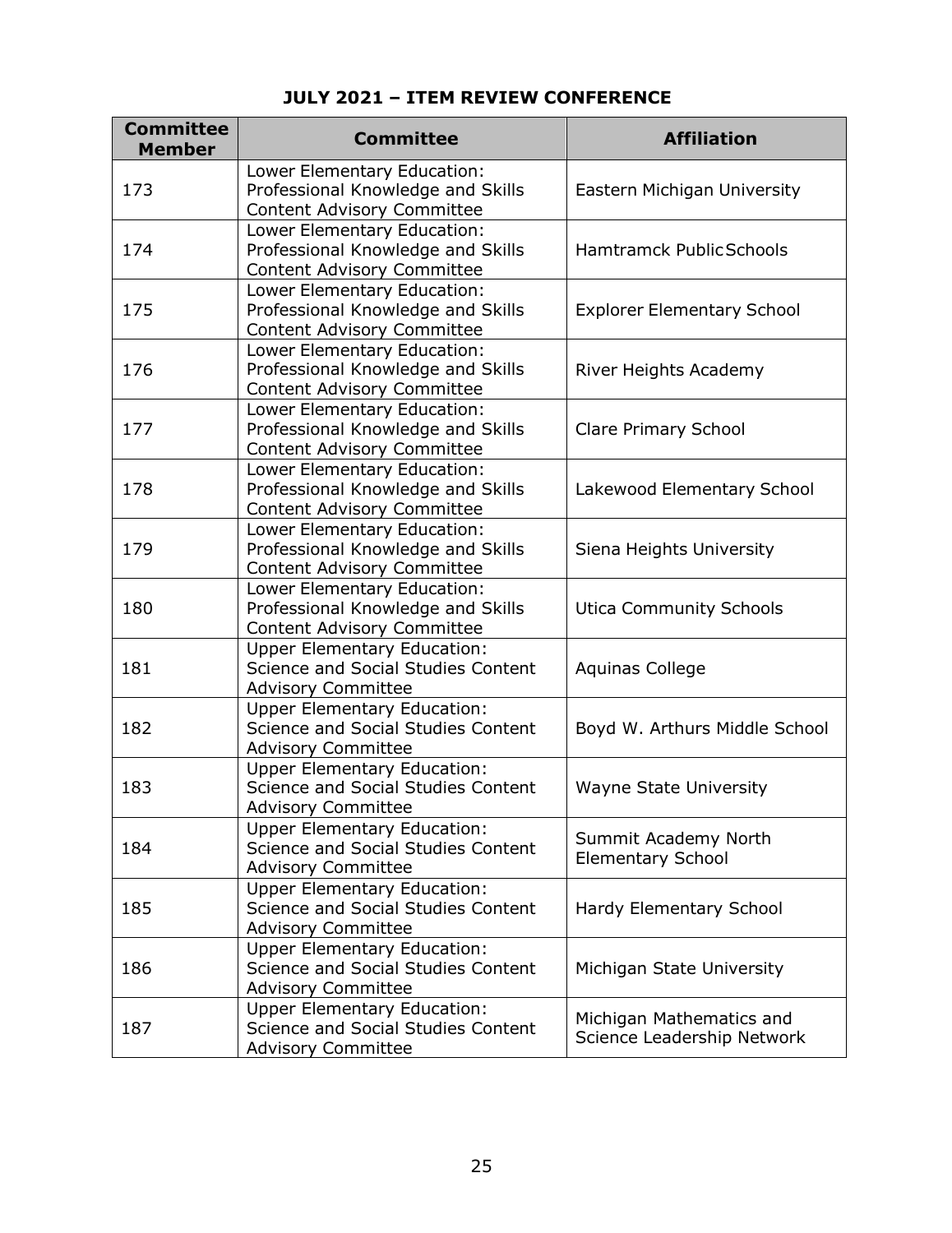| <b>Committee</b><br><b>Member</b> | <b>Committee</b>             | <b>Affiliation</b>                       |
|-----------------------------------|------------------------------|------------------------------------------|
| 188                               | <b>Bias Review Committee</b> | Muskegon Covenant Academy                |
| 189                               | <b>Bias Review Committee</b> | <b>Brown City Community Schools</b>      |
| 190                               | <b>Bias Review Committee</b> | Western Michigan University              |
| 191                               | <b>Bias Review Committee</b> | Eastern Michigan University              |
| 192                               | <b>Bias Review Committee</b> | <b>Grand Valley State University</b>     |
| 193                               | <b>Bias Review Committee</b> | Eastern Michigan University              |
| 194                               | <b>Bias Review Committee</b> | Central Michigan University              |
| 195                               | <b>Bias Review Committee</b> | <b>Burns Elementary/Middle</b><br>School |

# **August 2021 – OBJECTIVE REVIEW CONFERENCE**

# **August 2021 – ITEM REVIEW CONFERENCE**

| <b>Committee</b><br><b>Member</b> | <b>Committee</b>                                                                                      | <b>Affiliation</b>                                         |
|-----------------------------------|-------------------------------------------------------------------------------------------------------|------------------------------------------------------------|
| 196                               | <b>Bias Review Committee</b>                                                                          | Mt. Pleasant Public Schools                                |
| 197                               | <b>Bias Review Committee</b>                                                                          | Western International High<br>School                       |
| 198                               | <b>Bias Review Committee</b>                                                                          | <b>Brown City Community Schools</b>                        |
| 199                               | <b>Bias Review Committee</b>                                                                          | Eastern Michigan University                                |
| 200                               | <b>Bias Review Committee</b>                                                                          | <b>Edison Elementary School</b>                            |
| 201                               | <b>Bias Review Committee</b>                                                                          | <b>Detroit Public Schools</b><br><b>Community District</b> |
| 202                               | <b>Bias Review Committee</b>                                                                          | Western Michigan University                                |
| 203                               | <b>Bias Review Committee</b>                                                                          | Michigan Virtual Charter<br>Academy                        |
| 204                               | <b>Bias Review Committee</b>                                                                          | Ottawa Intermediate School<br><b>District</b>              |
| 205                               | <b>Bias Review Committee</b>                                                                          | Eastern Michigan University                                |
| 206                               | <b>Bias Review Committee</b>                                                                          | <b>Detroit Public Schools</b><br><b>Community District</b> |
| 207                               | <b>Bias Review Committee</b>                                                                          | <b>Grand Valley State University</b>                       |
| 208                               | <b>Bias Review Committee</b>                                                                          | Muskegon Covenant Academy                                  |
| 209                               | <b>Bias Review Committee</b>                                                                          | <b>Grand Valley State University</b>                       |
| 220                               | <b>Bias Review Committee</b>                                                                          | <b>Detroit Public Schools</b><br><b>Community District</b> |
| 221                               | <b>Upper Elementary Education: Science</b><br>and Social Studies Content Advisory<br>Committee        | Avondale Middle School                                     |
| 222                               | <b>Upper Elementary Education:</b><br>Science and Social Studies<br><b>Content Advisory Committee</b> | Boyd W. Arthurs Middle School                              |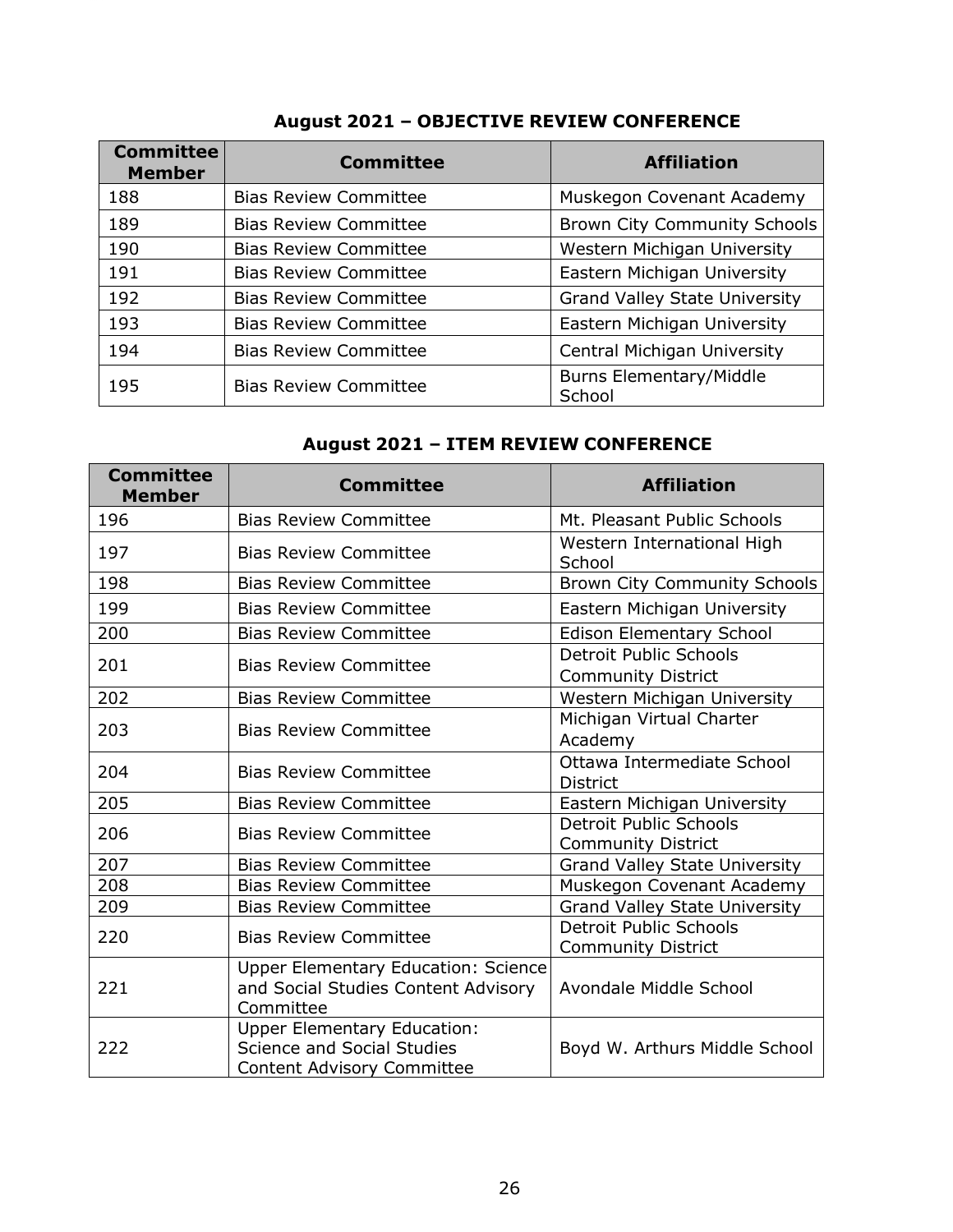| <b>Committee</b><br><b>Member</b> | <b>Committee</b>                                                                                             | <b>Affiliation</b>                                     |
|-----------------------------------|--------------------------------------------------------------------------------------------------------------|--------------------------------------------------------|
| 223                               | <b>Upper Elementary Education:</b><br><b>Science and Social Studies</b><br><b>Content Advisory Committee</b> | University Preparatory<br>Academy                      |
| 224                               | <b>Upper Elementary Education:</b><br><b>Science and Social Studies</b><br><b>Content Advisory Committee</b> | <b>Wayne State University</b>                          |
| 225                               | <b>Upper Elementary Education:</b><br><b>Science and Social Studies</b><br><b>Content Advisory Committee</b> | Bethlehem Lutheran School                              |
| 226                               | <b>Upper Elementary Education:</b><br><b>Science and Social Studies</b><br><b>Content Advisory Committee</b> | Northern Michigan University                           |
| 227                               | <b>Upper Elementary Education:</b><br><b>Science and Social Studies</b><br><b>Content Advisory Committee</b> | Michigan State University                              |
| 228                               | <b>Upper Elementary Education:</b><br><b>Science and Social Studies</b><br><b>Content Advisory Committee</b> | Michigan Mathematics and<br>Science Leadership Network |
| 229                               | <b>Upper Elementary Education:</b><br><b>Mathematics Content Advisory</b><br>Committee                       | University of Michigan-<br>Dearborn                    |
| 230                               | <b>Upper Elementary Education:</b><br><b>Mathematics Content Advisory</b><br>Committee                       | King-Westwood Elementary<br>School                     |
| 231                               | <b>Upper Elementary Education:</b><br><b>Mathematics Content Advisory</b><br>Committee                       | Benton Harbor Area Schools                             |
| 232                               | <b>Upper Elementary Education:</b><br><b>Mathematics Content Advisory</b><br>Committee                       | Martin G. Atkins Elementary                            |
| 233                               | <b>Upper Elementary Education:</b><br><b>Mathematics Content Advisory</b><br>Committee                       | University of Michigan                                 |
| 234                               | <b>Upper Elementary Education:</b><br><b>Mathematics Content Advisory</b><br>Committee                       | New Haven Elementary                                   |
| 235                               | <b>Upper Elementary Education:</b><br><b>Mathematics Content Advisory</b><br>Committee                       | University of<br>Michigan-Dearborn                     |
| 236                               | <b>Upper Elementary Education:</b><br><b>Mathematics Content Advisory</b><br>Committee                       | Western Michigan University                            |
| 237                               | <b>Upper Elementary Education:</b><br><b>Mathematics Content Advisory</b><br>Committee                       | St. Thomas Aquinas<br>Parish School                    |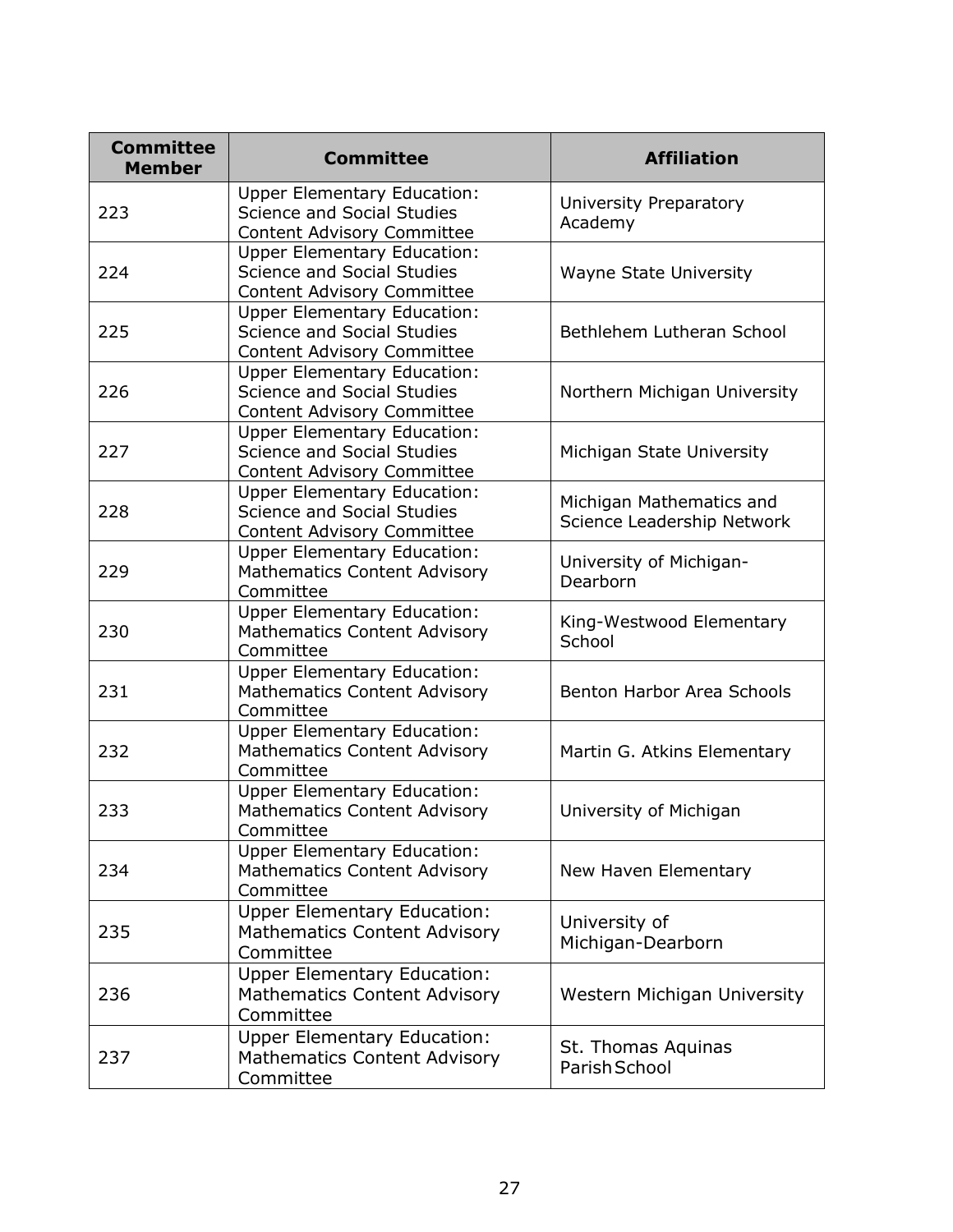| <b>Committee</b><br><b>Member</b> | <b>Committee</b>                                                                       | <b>Affiliation</b>              |
|-----------------------------------|----------------------------------------------------------------------------------------|---------------------------------|
| 238                               | <b>Upper Elementary Education:</b><br><b>Mathematics Content Advisory</b><br>Committee | Hope College                    |
| 239                               | <b>Upper Elementary Education:</b><br><b>Mathematics Content Advisory</b><br>Committee | Dearborn Public Schools         |
| 240                               | <b>Upper Elementary Education:</b><br><b>Mathematics Content Advisory</b><br>Committee | <b>Holton Elementary School</b> |
| 241                               | <b>Upper Elementary Education:</b><br><b>Mathematics Content Advisory</b><br>Committee | University of Michigan          |
| 242                               | <b>Upper Elementary Education:</b><br><b>Mathematics Content Advisory</b><br>Committee | <b>Oakland University</b>       |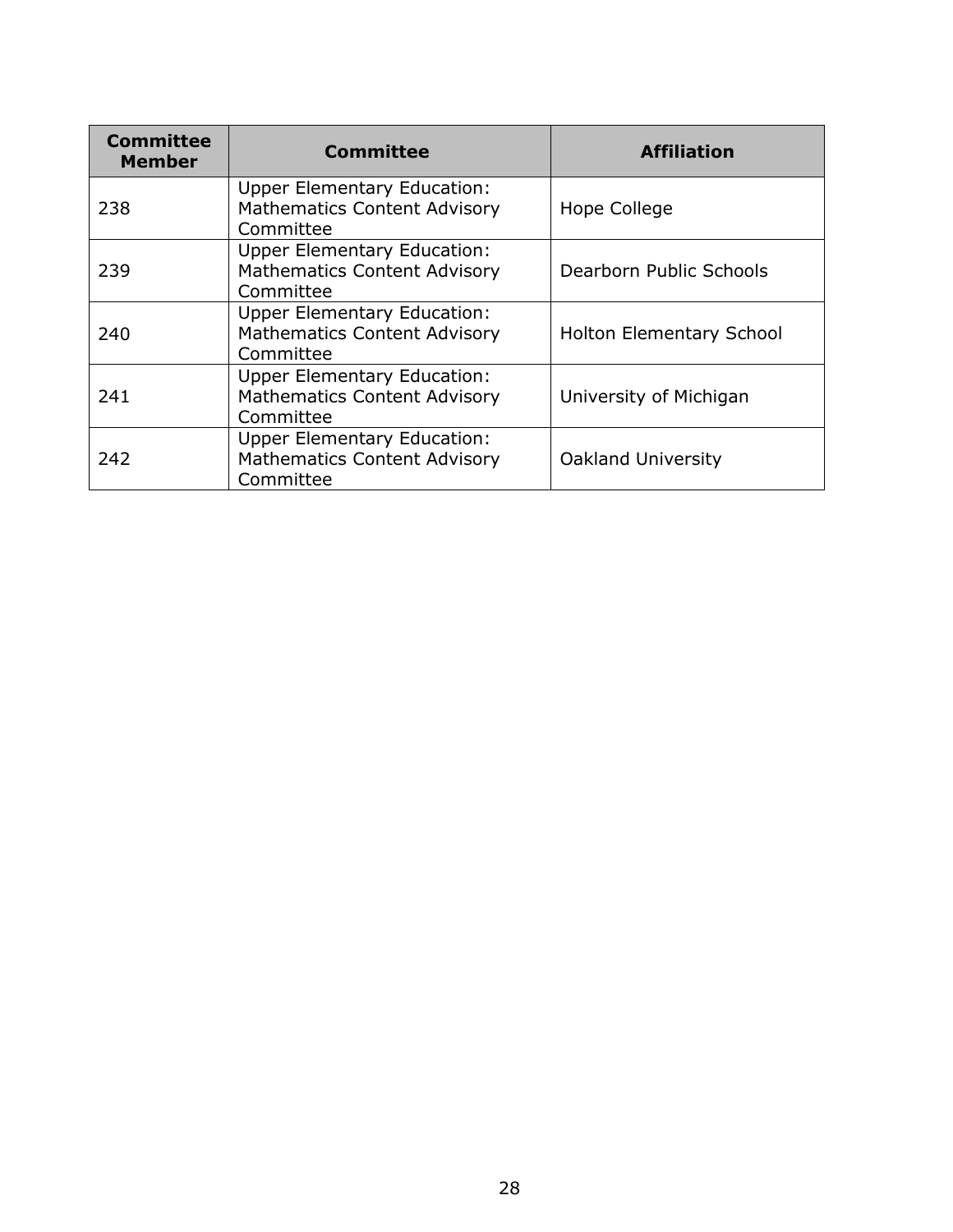## **Attachment 4**

#### **MTTC Accounting Summary Prepared October 2021**

| <b>Receipts by</b>          | <b>Number of</b><br><b>Tests/Total \$ Amount</b> |               | <b>Vouchers @ \$15.00</b> |               | <b>Net to MDE</b> |
|-----------------------------|--------------------------------------------------|---------------|---------------------------|---------------|-------------------|
| <b>Administration Date:</b> | <b>Number</b>                                    | <b>Amount</b> | <b>Number</b>             | <b>Amount</b> | <b>Amount</b>     |
|                             |                                                  |               |                           |               |                   |
| October 2020                | 759                                              | \$11,385      | $ -$                      |               |                   |
| November 2020               | 686                                              | \$10,290      | $ -$                      |               |                   |
| December 2020               | 772                                              | \$11,580      | 65                        | -\$975        |                   |
| <b>Subtotal</b>             | 2,217                                            | \$33,255      | 65                        | $-$ \$975     | \$32,280          |
|                             |                                                  |               |                           |               |                   |
| January 2021                | 949                                              | \$14,235      | $ -$                      | $- -$         |                   |
| February 2021               | 1,187                                            | \$17,805      | $ -$                      | $- -$         |                   |
| <b>March 2021</b>           | 1,425                                            | \$21,375      | 59                        | $-$ \$885     |                   |
| <b>Subtotal</b>             | 3,561                                            | \$53,415      | 59                        | $-$ \$885     | \$52,530          |
|                             |                                                  |               |                           |               |                   |
| <b>April 2021</b>           | 1,521                                            | \$22,815      | $ -$                      |               |                   |
| May 2021                    | 1,507                                            | \$22,605      | $ -$                      | --            |                   |
| June 2021                   | 1,864                                            | \$27,960      | 40                        | $-$ \$600     |                   |
| <b>Subtotal</b>             | 4,892                                            | \$73,380      | 40                        | -\$600        | \$72,780          |
|                             |                                                  |               |                           |               |                   |
| July 2021                   | 1,760                                            | \$26,400      | $\overline{\phantom{m}}$  | --            |                   |
| August 2021                 | 1,581                                            | \$23,715      | $ -$                      | $- -$         |                   |
| September 2021              | 598                                              | \$8,970       | 19                        | $-$ \$285     |                   |
| <b>Subtotal</b>             | 3,939                                            | \$59,085      | 19                        | $-$ \$285     | 58,800            |
| <b>TOTAL</b>                | 14,609                                           | \$219,135     | 98                        | $-$2,745$     | \$216,390         |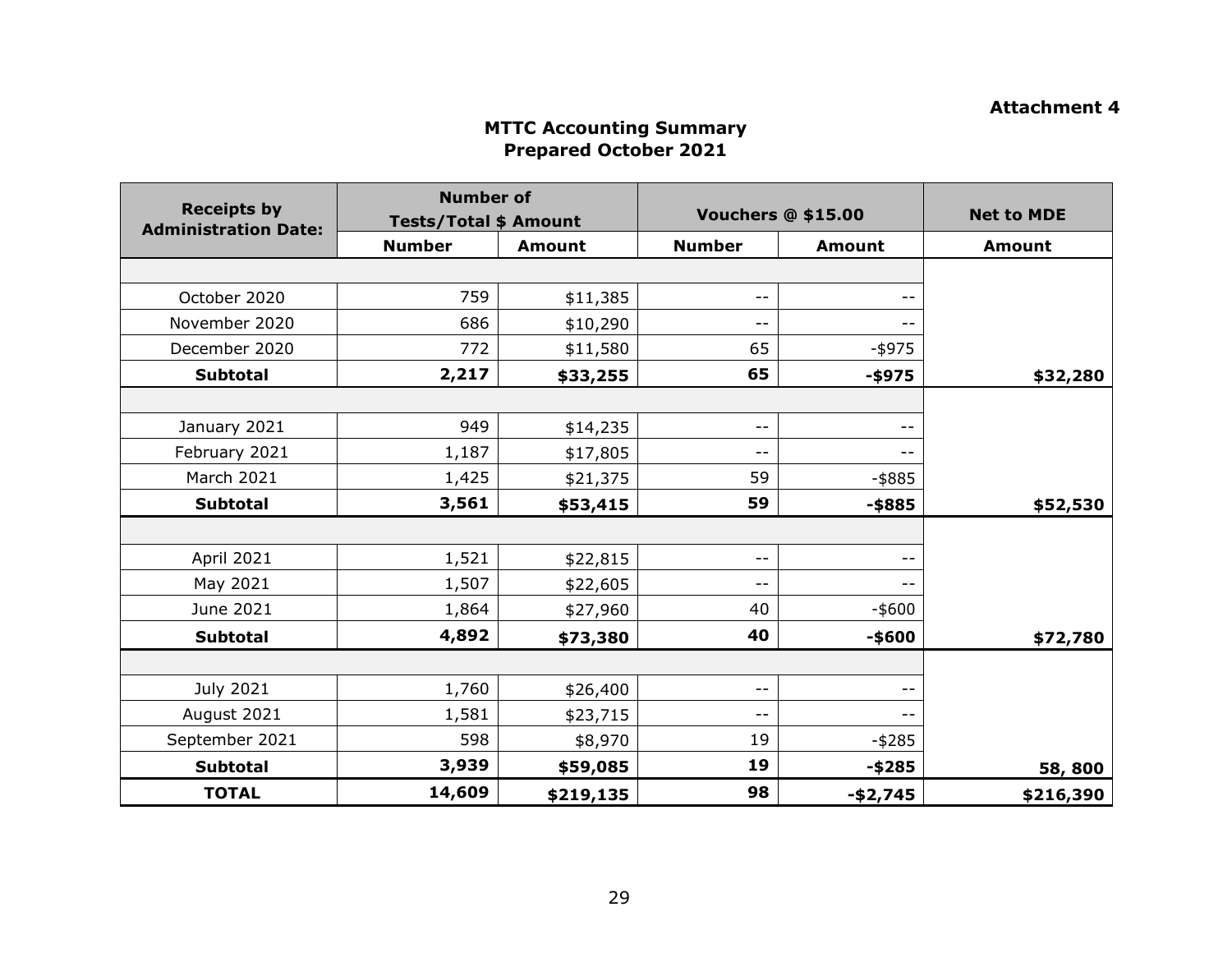| <b>Institution</b>                   | <b>Number of</b><br><b>Vouchers</b><br><b>Sent for</b><br>2020-21* | <b>Number of</b><br><b>Vouchers</b><br><b>Used in</b><br>2020-21 | <b>Number of</b><br><b>Vouchers</b><br><b>Sent for</b><br>$2021 - 22$ <sup>+</sup> |  |  |
|--------------------------------------|--------------------------------------------------------------------|------------------------------------------------------------------|------------------------------------------------------------------------------------|--|--|
| #T.E.A.C.H.                          | 4                                                                  | $\mathbf{1}$                                                     | 6                                                                                  |  |  |
| <b>Adrian College</b>                | 5                                                                  | 5                                                                | 11                                                                                 |  |  |
| <b>Albion College</b>                | 5                                                                  | 5                                                                | 11                                                                                 |  |  |
| Alma College                         | 6                                                                  | 6                                                                | 13                                                                                 |  |  |
| <b>Andrews University</b>            | 8                                                                  | $\mathbf 0$                                                      | $\overline{7}$                                                                     |  |  |
| Aquinas College                      | 6                                                                  | 5                                                                | 11                                                                                 |  |  |
| <b>Baker College</b>                 | $\overline{2}$                                                     | $\overline{2}$                                                   | 6                                                                                  |  |  |
| <b>Calvin University</b>             | 13                                                                 | 12                                                               | 27                                                                                 |  |  |
| Central Michigan University          | 13                                                                 | 12                                                               | 27                                                                                 |  |  |
| <b>College for Creative Studies</b>  | 5                                                                  | 5                                                                | 11                                                                                 |  |  |
| Concordia University                 | $\overline{2}$                                                     | $\mathbf{1}$                                                     | 2                                                                                  |  |  |
| <b>Cornerstone University</b>        | 6                                                                  | 3                                                                | 9                                                                                  |  |  |
| Davenport University                 | $\overline{2}$                                                     | $\mathbf{1}$                                                     | $\overline{2}$                                                                     |  |  |
| Eastern Michigan University          | 4                                                                  | 4                                                                | 9                                                                                  |  |  |
| <b>Ferris State University</b>       | 5                                                                  | 5                                                                | 11                                                                                 |  |  |
| <b>Grand Valley State University</b> | 6                                                                  | $\overline{4}$                                                   | 11                                                                                 |  |  |
| Hope College                         | 9                                                                  | $\overline{7}$                                                   | 17                                                                                 |  |  |
| Lake Superior State University       | 4                                                                  | 3                                                                | 7                                                                                  |  |  |
| Madonna University                   | 4                                                                  | $\overline{2}$                                                   | 6                                                                                  |  |  |
| Michigan Department of<br>Education  | 9                                                                  | 7                                                                | 17                                                                                 |  |  |
| Michigan State University            | 9                                                                  | 7                                                                | 17                                                                                 |  |  |
| Michigan Technological               |                                                                    |                                                                  |                                                                                    |  |  |
| University                           | 2                                                                  | 1                                                                | 2                                                                                  |  |  |
| New Paradigm for Education           | --                                                                 | --                                                               | $\overline{7}$                                                                     |  |  |
| Northern Michigan University         | 3                                                                  | 3                                                                | $\overline{7}$                                                                     |  |  |
| <b>Oakland University</b>            | 11                                                                 | 11                                                               | 23                                                                                 |  |  |
| On the Rise Academy-DPSCD            |                                                                    |                                                                  | 7                                                                                  |  |  |
| Professional Innovators in           |                                                                    |                                                                  |                                                                                    |  |  |
| Teaching                             | 4                                                                  | 3                                                                | 7                                                                                  |  |  |
| Rochester University                 | $\overline{2}$                                                     | $\overline{2}$                                                   | 6                                                                                  |  |  |
| Saginaw Valley State University      | 3                                                                  | 1                                                                | $\overline{4}$                                                                     |  |  |
| <b>Schoolcraft College</b>           | 5                                                                  | 3                                                                | 9                                                                                  |  |  |
| Siena Heights University             | 4                                                                  | $\mathbf 0$                                                      | 4                                                                                  |  |  |
| Spring Arbor University              | 3                                                                  | 3                                                                | $\overline{7}$                                                                     |  |  |
| <b>Teachers of Tomorrow</b>          | 4                                                                  | 2                                                                | 6                                                                                  |  |  |
| (Continued)                          |                                                                    |                                                                  |                                                                                    |  |  |

## **MTTC Voucher Distribution**